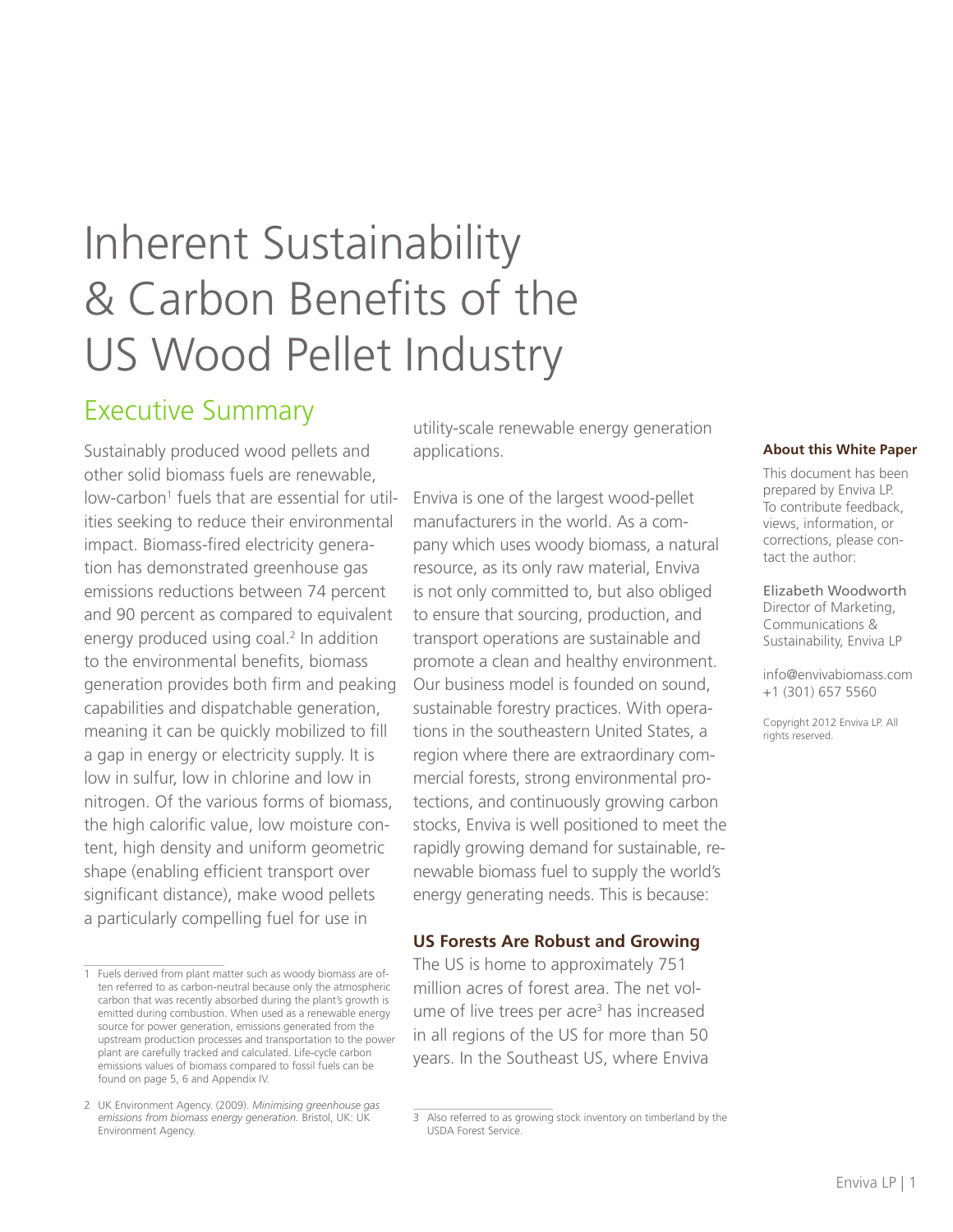has its manufacturing operations<sup>4</sup>, the net volume per acre has increased 94 percent since 1953.<sup>5</sup> This increase is due in part to strong forest industry commercial activity. Markets ensure that landowners have an incentive to keep their land forested and sustainably managed. It is partly for this reason that forests have thrived and increased even when harvesting pressure was at its greatest. For example, during the period from 1997–2007, when the forest products and paper and pulp industries harvested an average of 187 million tons of wood per year,<sup>6</sup> the growth-to-drain ratio (the amount of new forest growth in excess of removals) continued to increase.

### **Sustainable Forestry Practices Ensure Forest Growth and Promote Increased Carbon Sequestration**

Young trees absorb carbon at a faster rate than older, mature trees.<sup>7</sup> The practice of sustainable, rotational harvesting means that there is a continuous cycle of new growth in the forest. Managed forests, which have trees of various ages and species, absorb more carbon than older growth stands and maintain stable carbon stocks.<sup>8</sup> In the most recent version of the US Environmental Protection Agency's "Inventory of US greenhouse gas emissions

- 5 USDA Forest Service. (2009). US Forest Resource Facts and Historical Trends. USDA Forest Service, p.17
- 6 Source: Proprietary inventory and demand data supplied by RISI. Figures are in US short tons.
- 7 Bowyer, J., Bratkovich, S., Frank, M., Howe, J., Stai, S., & Fernholz, K. (2012). *Carbon 101: Understanding the Carbon Cycle and the Forest Carbon Debate.* Minneapolis MN: Dovetail Partners Inc., p.4.
- 8 Malmsheimer, R. W., Heffernan, P., Brink, S., Crandall, D., Deneke, F., Galik, C., et al. (2009). Forest Management Solutions for Mitigating Climate Change in the United States. Washington, DC: Society of American Foresters, p.71.

and sinks," forest carbon sequestration has increased 31 percent since 1990.<sup>9</sup>

### **Healthy Markets Ensure Healthy Forests for the Long Term**

The positive trend of increasing forests and forest carbon stocks is potentially threatened by an economic downturn that has decreased demand for forest products (e.g. furniture, construction materials, paper products, etc.), and depressed timberland values relative to other potential uses for commercial land. The majority of forestland in the Southeast US is owned by small forest owners.10 Many of these people have owned their land for generations and benefit from the revenue it generates. Decreased demand for the products produced on their lands may lead them to look for higher and better returns from alternative land uses, such as development. Strong timber markets with new demand created by biomass-to-energy provide the economic incentives to ensure that land owners maintain their land as forests and do not sell or convert these resources to other uses. In practice, when forest landowners benefit from new markets (e.g. bioenergy), they respond by growing more trees and increasing forest management.

### **The Combination of Forests and Energy Avoids the Perceived Tradeoff Between Jobs and the Environment**

The wood pellet industry is one of the few growing forest-product industries in today's challenged economy. In the US it provides direct manufacturing jobs and indirect supply chain jobs in rural areas, and an economic incentive for forest owners to continue to invest in their forest land. In the

<sup>4</sup> Enviva operates wood pellet manufacturing facilities in Bumpass VA, Ahoskie NC, Wiggins MS and Amory MS. Enviva has announced two additional facilities in Northampton County NC and Southampton County VA.

<sup>9</sup> US Environmental Protection Agency. (2012). Inventory of US Greenhouse Gas Emissions and Sinks: 1990–2010. Washington, DC: US Environmental Protection Agency, Section 2, p.14.

<sup>10</sup> USDA Forest Service. (2009). US Forest Resource Facts and Historical Trends. USDA Forest Service, p.10.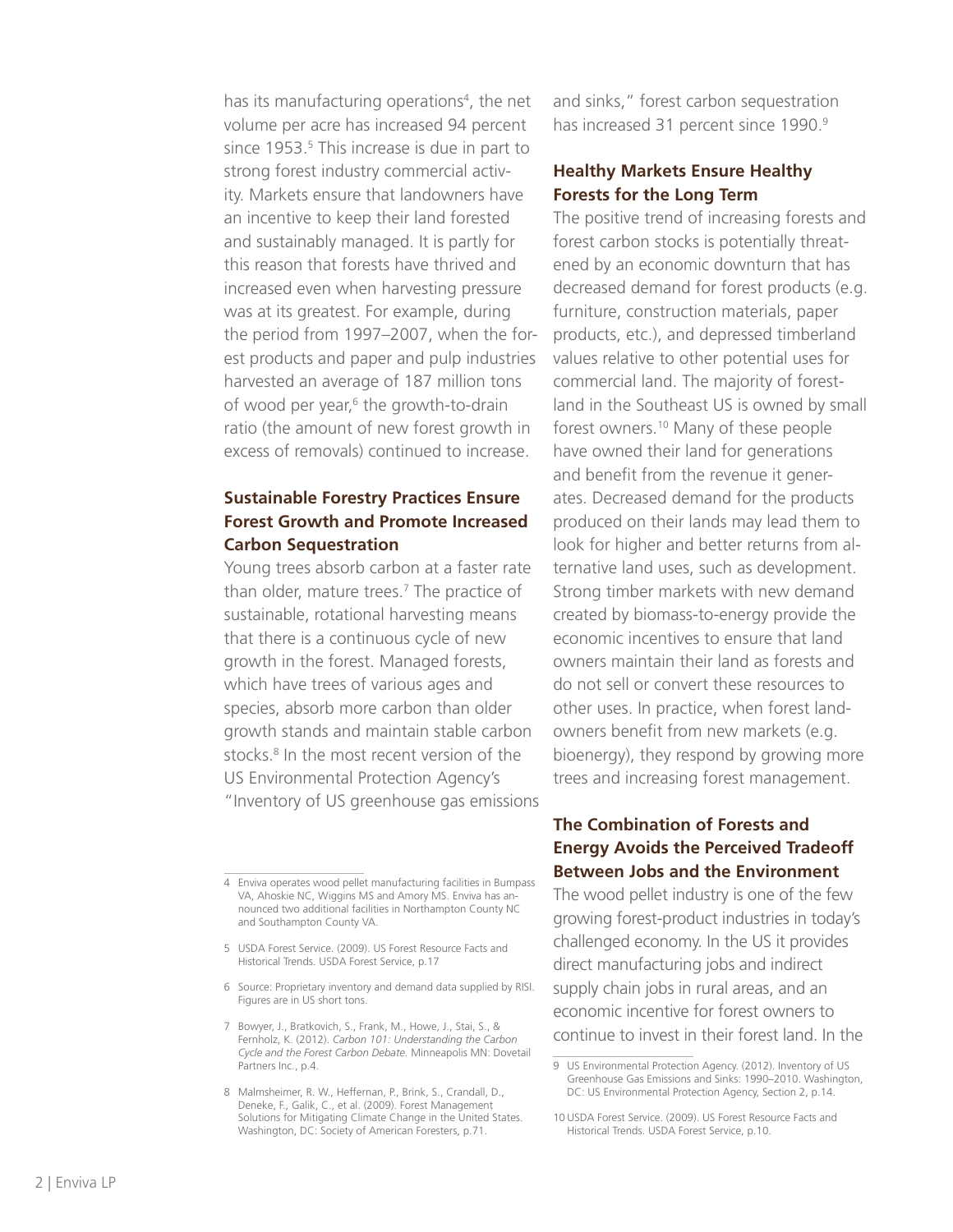countries where wood pellets fuel renewable energy generation, existing power plants can be utilized and jobs both at these facilities and along the supply chain are maintained. At a time when the US and many other countries are concerned about both jobs and climate change, biomass-toenergy industries like wood pellets create win-win solutions for the economy and the environment.

This paper highlights the carbon-reduction benefits of biomass combustion, the inherent and proven sustainability of sourcing woody biomass from US forests, and the positive impact that bioenergy has made as a new export market for the US.

### Introduction

Global demand for sustainable, renewable energy sources continues to grow, and countries committed to reducing their use of fossil fuels both for carbon mitigation and fuel independence look for reliable and cost effective means to do so. Solid biomass<sup>11</sup> fuel has emerged as one of the three leading renewable energy sources.

Demand projections for this form of lowcarbon<sup>12</sup> fuel have increased significantly over the past several years. Pelletized woody biomass, due to its high calorific value, low moisture content, high density and uniform geometric shape (enabling efficient transport over significant distance), is in particular demand for use in

industrial-scale energy generation applications. It also perfectly complements other forms of renewable fuel sources that are weather dependent and intermittent in nature. Capable of providing both firm capacity and peaking generation (meaning it can be quickly mobilized to fill a gap in energy or electricity supply), biomass is an attractive renewable fuel source. As one of the few renewable energy sources that can be adjusted to meet daily fluctuations in energy demand, biomass is flexible, controllable and reliable, and ideally suited to help fulfill today's energy demands.

Biomass, broadly defined, is any organic plant material that stores energy from the sun. Through the process of photosynthesis, plants convert carbon dioxide from the air and water from the ground into carbohydrates, which are complex compounds composed of carbon, hydrogen, and oxygen. When these carbohydrates are burned (e.g. for energy), they turn back into carbon dioxide and water, releasing the solar energy they contain in the process, resulting in no net effect on atmospheric CO<sub>2</sub>. In contrast, combusting a fossil fuel like natural gas or coal adds to overall levels of  $CO_2$  in the atmosphere because the geologic carbon it releases would have remained trapped underground if not for human activity.

Because wood pellets can be used in the same furnaces that currently fire coal, biomass can be deployed with a relatively low capital cost. In these "co-firing" applications, biomass is not just a renewable resource built alongside fossil fuel sources, it actively displaces the use of fossil fuel in energy generation. This concept is often referred to as the "Substitution Effect." When sustainably produced wood pellets are used to generate electricity instead of

<sup>11</sup> For the purposes of this paper, solid biomass will henceforth refer to pelletized woody biomass.

<sup>12</sup> According to the United Kingdom Environment Agency, *Minimising greenhouse gas emissions from biomass energy generation*, wood pellets can reduce carbon emissions relative to coal between 74 and 90 percent. Enviva's own internal calculations indicate a GHG emission savings from between 82 percent and 92 percent when compared to the US coal average with plants at steady state capacity. Variances depend on location, feedstock, utility efficiency and other variables (See Appendix III).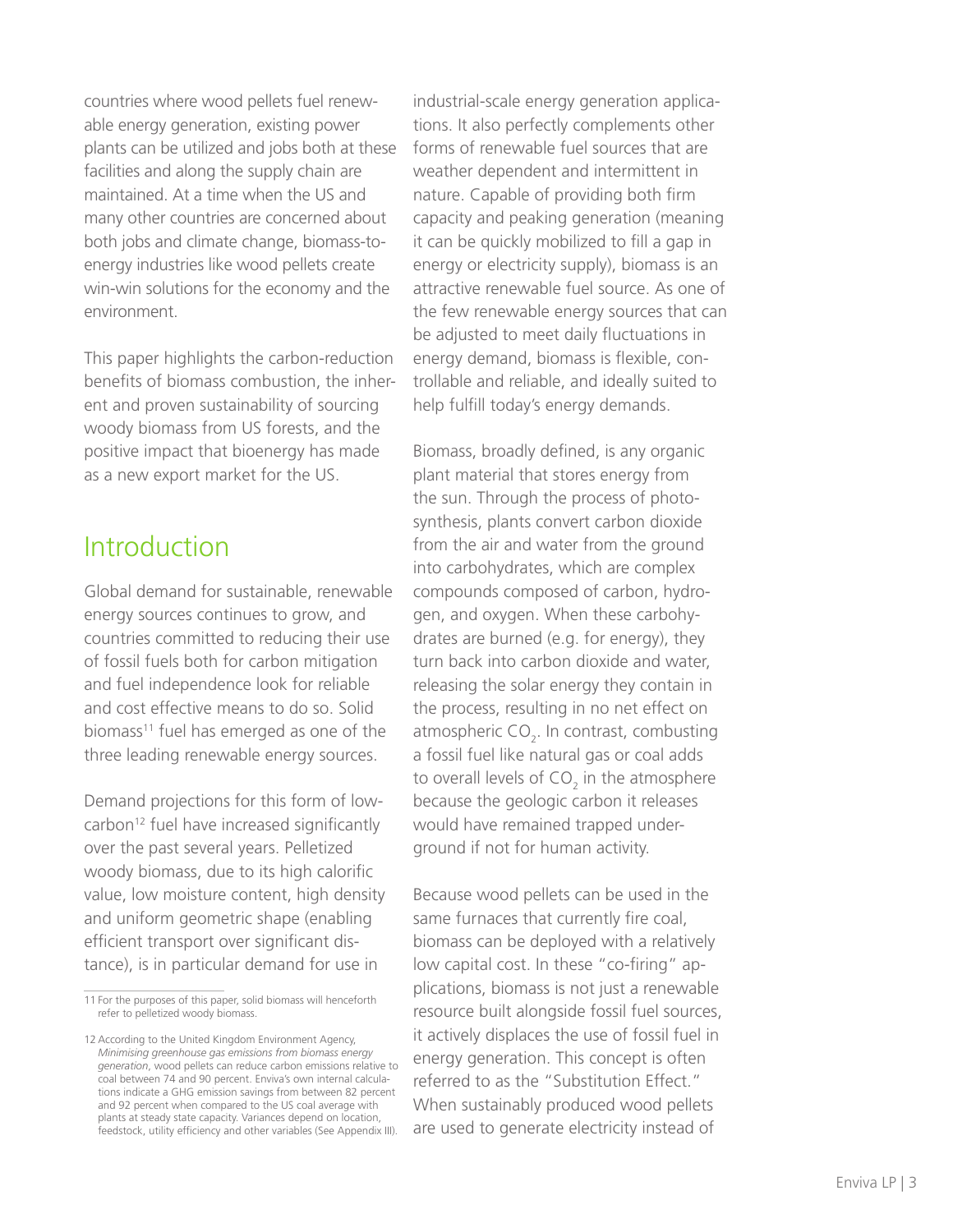fossil fuels (e.g. natural gas or coal), then that quantity of fossil fuel, along with its embedded carbon, remains deep underground. Biomass prevents geologic CO<sub>2</sub> from fossil fuel combustion from entering the atmosphere.

The US, with its robust and highly developed commercial forests, strong environmental protections, and continuously growing carbon stocks, plays an important role in meeting the rapidly growing demand for sustainable, renewable biomass fuel to supply the world's energy resource needs. US Federal laws and regulations such as the Environmental Protection Agency's Clean Water Act (CWA),<sup>13</sup> the Endangered Species Act (ESA)<sup>14</sup> and the Lacey Act lay out measures to protect US forestlands, wetlands and other sensitive ecosystems. The Endangered Species Act (ESA) provides a program for the protection and conservation of threatened and endangered plants and animals and the habitats in which they are found. The Lacey Act, which was originally passed in 1900 to protect wildlife, has been expanded recently to prevent the illegal extraction of trees, the removal of trees from protected areas, and the laundering of illegal logs.15

Along with these comprehensive government regulations, the US forest industry has established what are known as "Best Management Practices" or "BMPs" that are widely respected and followed

throughout the forest industry. These BMPs are driven by the knowledge that sustainable forest management practices result in healthier, more productive forests. Links to some southeastern state BMPs can be found in Appendix I.

In addition to BMPs, well established, third party forest certification programs in the U.S. help to ensure that sustainable forest practices are upheld throughout the supply chain. Independent forest certification programs provide a consistent and transparent framework for evaluating the sustainability of a company's operations, from forest to product. Enviva maintains a number of certifications to leading programs that verify the certified content in our supply chain and also ensure that non-certified fiber comes from responsible sources. Appendix II provides detailed information on Enviva's various certifications.

Enviva's biomass resources include residues from the forest products industries and commercial forests.16 As with any bioenergy company, sourcing biomass comes with the obligation to make certain that the resource is sustainable. Enviva sources from a variety of wood resources, including commercial forests that have long been an economic backbone of the US economy and have been sustainably managed for generations. Sustainability is non-negotiable from both an environmental and an economic standpoint. As a company which uses a natural resource as its only raw material, Enviva is not only committed to but also obliged to ensure that sourcing, production and transport operations are sustainable and promote a clean and

<sup>13</sup> California Wetlands Information System (2007). "Federal Clean Water Act, Section 404." http://ceres.ca.gov/wetlands/permitting/sec\_404.html. More information on the CWA can be found at http://www.epa.gov/lawsregs/laws/cwa.html.

<sup>14</sup> More information on the ESA can be found at http://www.epa. gov/lawsregs/laws/esa.html.

<sup>15</sup> Elias, P. (2012). Logging and the Law: How the US Lacey Act Helps Reduce Illegal Logging in the Tropics. Cambridge, MA: Union of Concerned Scientists. More information on the Lacey Act can be found at http://www.aphis.usda.gov/plant\_health/ lacey\_act/.

<sup>16</sup> Currently, Enviva's biomass sources include processed residues such as chips, bark and sawdust; unprocessed residues such as tree tops, branches, and other forestry debris remaining after the primary biomass (tree trunk) has been processed and shipped from the forest; and low-grade round wood fiber and commercial thinnings.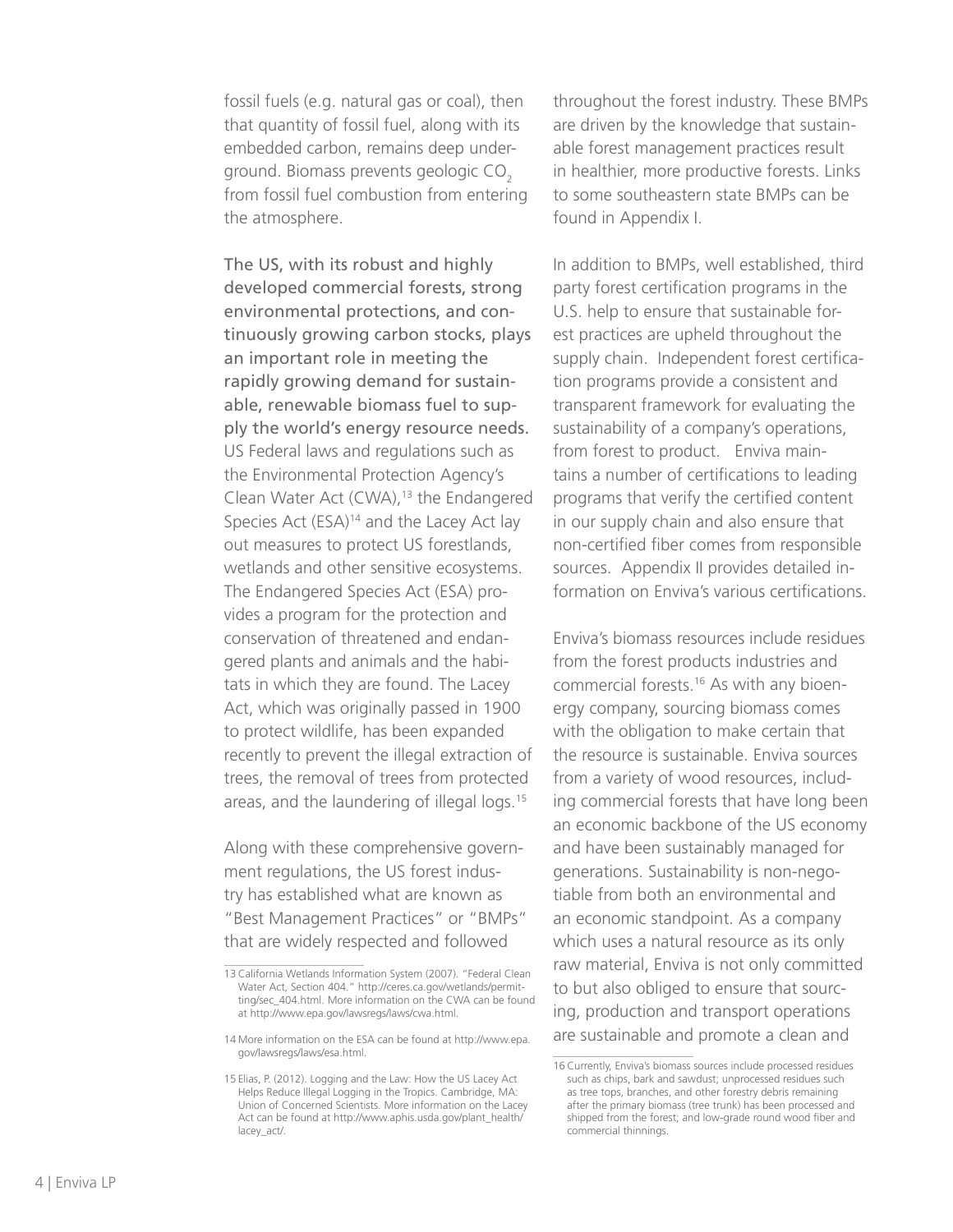healthy environment. Furthermore, our manufacturing facilities must ensure a reliable supply of biomass, sourced within 50 to 75 miles, for continuous operation. Our business model is founded on sound, sustainable forestry practices and sustainable biomass sourcing, without which we could neither succeed nor survive.

### Cleaner Emissions: Biomass vs. Coal, Oil & Natural Gas

While CO<sub>2</sub> released by energy production from wood pellets is part of the earth's natural carbon cycle, there are some  $CO<sub>2</sub>$ (or GHG) emissions associated with manufacturing wood pellets. Coal and natural gas also have GHG emissions associated with their harvesting and preparation. However, even if one excludes the "production" emissions for coal and natural gas, the production emissions from wood pellets are far less than the combustion emissions alone of these fossil fuels. The average life cycle GHG emissions of pelletized woody biomass are between 100 and 200 kgCO<sub>2</sub>/MWhe of energy produced, compared to between 506 and 582 for natural gas and between 896 and 1104 for coal.<sup>17</sup> Variances depend on plant efficiencies, transport methods and distances, and feedstock resources, among other factors. It is worth noting that most of the emissions from sustainably produced wood pellets come from the upstream production process and transportation to the power plant, as the  $\mathsf{CO}_2$  emissions from burning sustainably produced biomass are part of the earth's natural carbon cycle.

The potential to reduce these emissions even further is therefore significant, as transport methods become more efficient and an increasing amount of process energy is sourced from renewable sources.18 Coal, in contrast, produces most of its emissions during the combustion process, and as previously noted, the geologic carbon released is a net addition to existing atmospheric carbon. In Appendix III, we provide a table from the United Kingdom's Environment Agency that shows the relative emissions savings of different types of biomass compared to coal and natural gas. Appendix IV provides a table from Enviva's internal data input into the UK Office of Gas & Electricity Markets (OFGEM) carbon calculator which shows the average emissions of different facilities based in Mississippi, North Carolina and Virginia, relative to US coal plants, US natural gas plants, and the current UK reference emissions standard.

Studies at the National Renewable Energy Lab (NREL), the US Environmental Protection Agency (EPA) and the National Council for Air and Stream Improvement (NCASI) among others have shown that co-firing biomass alongside coal at utility power plants reduces the emissions of air pollutants, such as mercury, smogforming  $NO_{v}$ , and acid rain-forming  $SO_{v}$ . Additionally, clean, untreated woody biomass has lower concentrations of trace metals relative to coal including arsenic, beryllium, cadmium and lead.19

<sup>17</sup> Fulton, M., & Mellquist, N. (2011). Comparing life cycle greenhouse gas emissions from natural gas and coal. Frankfurt Germany: Deutsche Bank AG, Worldwatch Institute, p.27. Wood pellet life cycle emissions calculated with Enviva proprietary GHG calculator tool.

<sup>18</sup> The Southeast US is particularly well-suited to low carbon footprint wood pellet production. The major producers located in the Southeast are located close to the robust woodbaskets from which they source and close to major export ports from which they ship their product, thereby minimizing the use of diesel and other fossil fuels. Additionally, companies like Enviva strive to minimize emissions throughout the supply chain, for example by using biomass in their facilities' boilers and using barge and rail transportation wherever possible.

<sup>19</sup> Mann, M., & Spath, P. (2003). The Environmental Benefits of Cofiring Biomass and Coal. Golden, CO: National Renewable Energy Laboratory, p.8.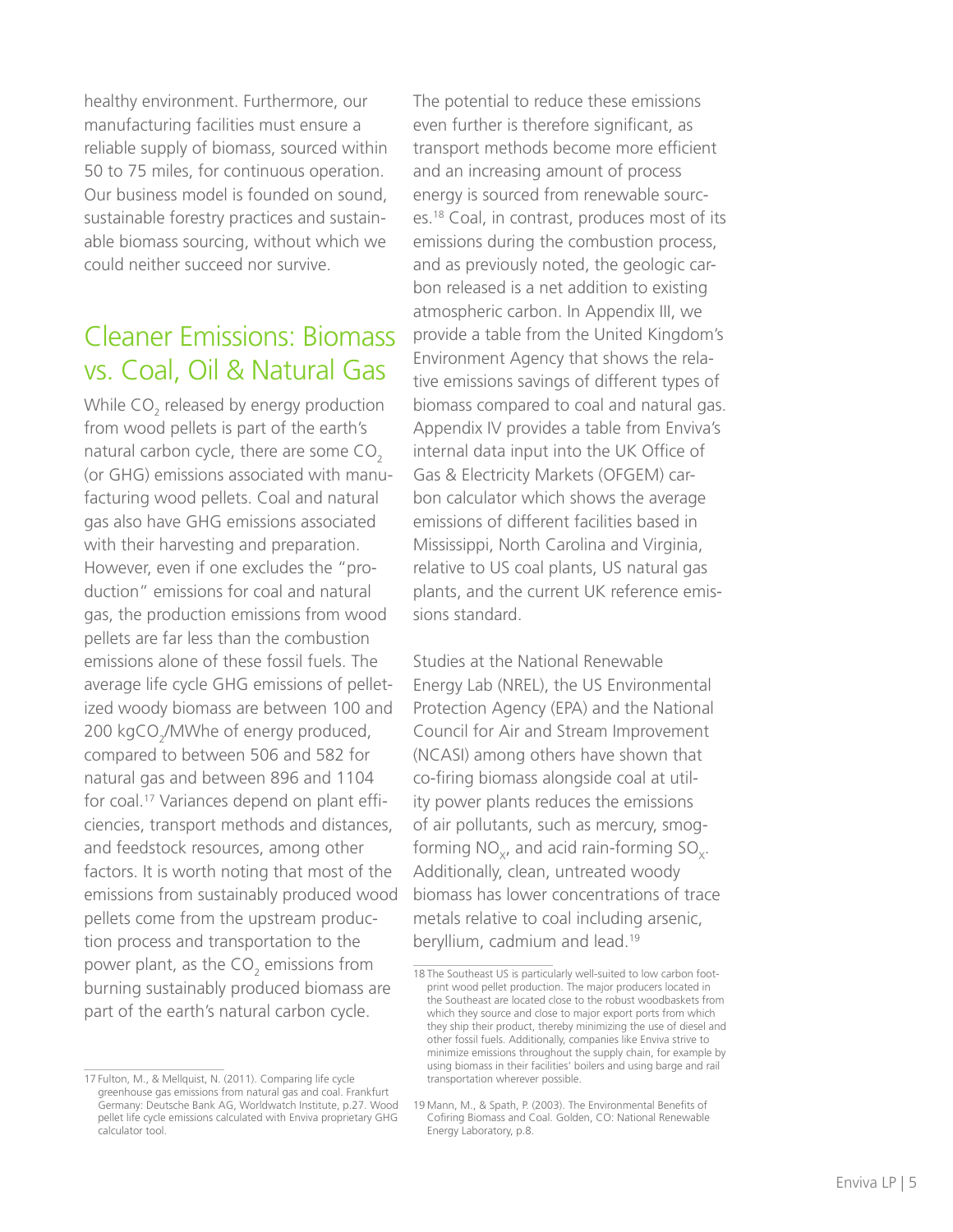Research by NREL outlines emissions of the five criteria pollutants designated by the EPA for electricity generation from several configurations of fossil and biomass fuels: Carbon, particulates,  $SO_{x}$ , NO<sub>x</sub> and nonmethane hydrocarbons (NMHC's or Volatile Organic Compounds). In all cases except carbon monoxide and NMHCs, where emissions are relatively low for both coal and biomass, replacing coal with biomass reduces emissions.20

## US Forests Are Robust & Growing

According to the USDA Forest Service, the net volume of live trees per acre, or growing stock inventory, has increased in all regions of the US for more than 50 years. This means that net growth has exceeded removals on a consistent and long-term

basis. During this time, net growth has consistently been approximately three percent of total growing stock inventory while removals have been two percent (see Appendix V). $21$  Further data from RISI, an information provider for the global forest products industry (http://www. risiinfo.com/), also indicates that historical demand back to the mid-1970's consistently hovers around 2 percent of operable inventory.22 At the time of the last Forest Service report, published in 2009, average net growth from 1952 to 2006 was 35 percent higher than the average volume of annual removals.

US forests have been and continue to be a stable and sustainable resource. Consistently, more trees are grown than harvested, during some of the most active periods of timber harvesting, heavy industry growth and population growth. The

#### **Volume of All-Live Hardwood & Softwood Trees on Southern Timberlands by State & Survey Year (billions of cubic feet)**

This graph from the USDA Forestry Service shows state level tree volume growth in billions of cubic feet across the south.



■ 2010

Source: USDA Forest Service, Economic Dynamics of Forests and Forest Industries in the Southern United States, 2012



21 USDA Forest Service. (2009). US Forest Resource Facts and Historical Trends. USDA Forest Service. See Appendix V for actual values for total inventory, growth and removals.

22 Inventory and demand according to RISI are as follows: "Operable Inventory" excludes timberlands unavailable or uneconomic for industrial use, lands in public ownership and, in the South, excludes non-pine softwoods. Inventory is a broad measure of timber supply, encompassing both saw timber and pulpwood grade logs. "Demand" includes all logs used for the production of pulp, OSB and biomass, and a small portion of pulpwood grade material used to produce lumber. Demand does not include residual wood fiber consumption (forest industry by-products).

20 Mann, M., & Spath, P. (2003). A Comparison of the Environmental Consequences of Power from Biomass, Coal, and Natural Gas. Golden, CO: National Renewable Energy Laboratory, p.11.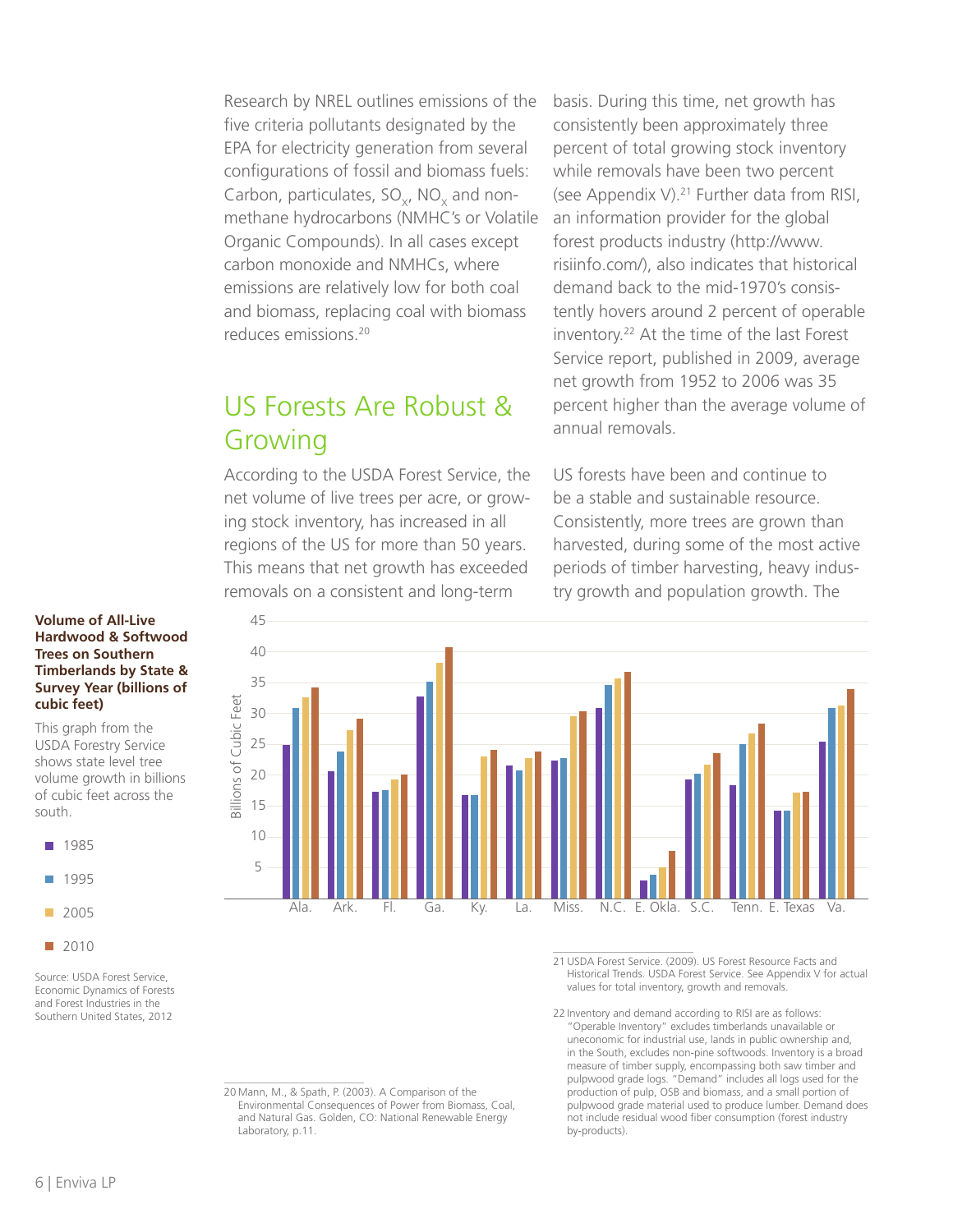total acreage of forestland is within one percent of what it was one hundred years ago.23 In the US South, where Enviva's facilities are located, and where the forest products industry has a long history, net volume per acre has increased 94 percent since 1953.<sup>24</sup> The graph on the previous page shows that, on a state level, the volume of trees in southern timberlands increased between 1985 and 2010 during a particularly active commercial period.

Enviva's policy is to locate its facilities in regions where, once Enviva's full capacity demand is calculated and incorporated, growth-to-drain ratios remain greater than one. Enviva's woodsheds cover a radius of approximately 50 to 75 miles from each facility. Across these operating areas, forest growth consistently exceeds harvests by up to 130 percent per year. 25

## Sustainable Forestry Practices Ensure Forest Growth & Promote Increased Carbon **Sequestration**

As US forest inventories have steadily increased due to responsible forestry practices, so has the overall  $\mathsf{CO}_2$  sequestration of US forests.<sup>26</sup> Healthy, sustainably



forest volumes and increased carbon capture.

According to the EPA, net CO<sub>2</sub> sequestration from forests was 922 million metric tons of CO<sub>2</sub> equivalent in 2010 vs. 701 million metric tons of CO<sub>2</sub> equivalent in 1990.27 Due to careful focus on forestry management and reforestation, U.S. forests can capture more carbon than the annual emissions produced by the United Kingdom and Spain combined.28 Increased intensive forest management has resulted in higher growth rates and higher biomass density. Sustainable forest management practices, net forest growth and increasing forest volume over the same time period has also translated to an increase in biomass carbon stocks per hectare (2.47 acres) from 55 Mg C/ha to 62 MgC/ha.29

In addition to the increase in forest volume and carbon sequestration, it is important to note that trees in their growth phase absorb carbon at a faster

#### **Carbon Sequestration of US Forests (millions**  of metric tons of CO<sub>2</sub> **equivalent)**

The chart depicts the increase of forest-related  $\mathsf{CO}_2$  sequestration in 1990 and 2010.

Inventory of US Greenhouse Gas Emissions and Sinks: 1990–2010, 2012, Table 7-1

<sup>23</sup> Bratkovich, S., Bowyer, J., Bratkovich, J., Fernholz, K., Stai, S., & Frank, M. (March 2012). Forests of the United States, Understanding Trends and Challenges. Dovetail Partners Inc., p.7.

<sup>24</sup> USDA Forest Service. (2009). US Forest Resource Facts and Historical Trends. USDA Forest Service, p.17.

<sup>25</sup> Source: Proprietary forest diligence data supplied by Forest2Market.

<sup>26</sup> US Environmental Protection Agency. (2012). Inventory of US Greenhouse Gas Emissions and Sinks: 1990–2010. Washington, DC: US Environmental Protection Agency, Section 2, p.14.

<sup>27</sup> US Environmental Protection Agency. (2012). Inventory of US Greenhouse Gas Emissions and Sinks: 1990–2010. Washington, DC: US Environmental Protection Agency, Section 2, p.14.

<sup>28</sup> U.S. Energy Information Administration. (2012). International Energy Statistics: 2006-2010. Washington, DC: US Department of Energy.

<sup>29</sup> US Environmental Protection Agency. (2012). Inventory of US Greenhouse Gas Emissions and Sinks: 1990–2010. Washington, DC: US Environmental Protection Agency, Section 7, p.14.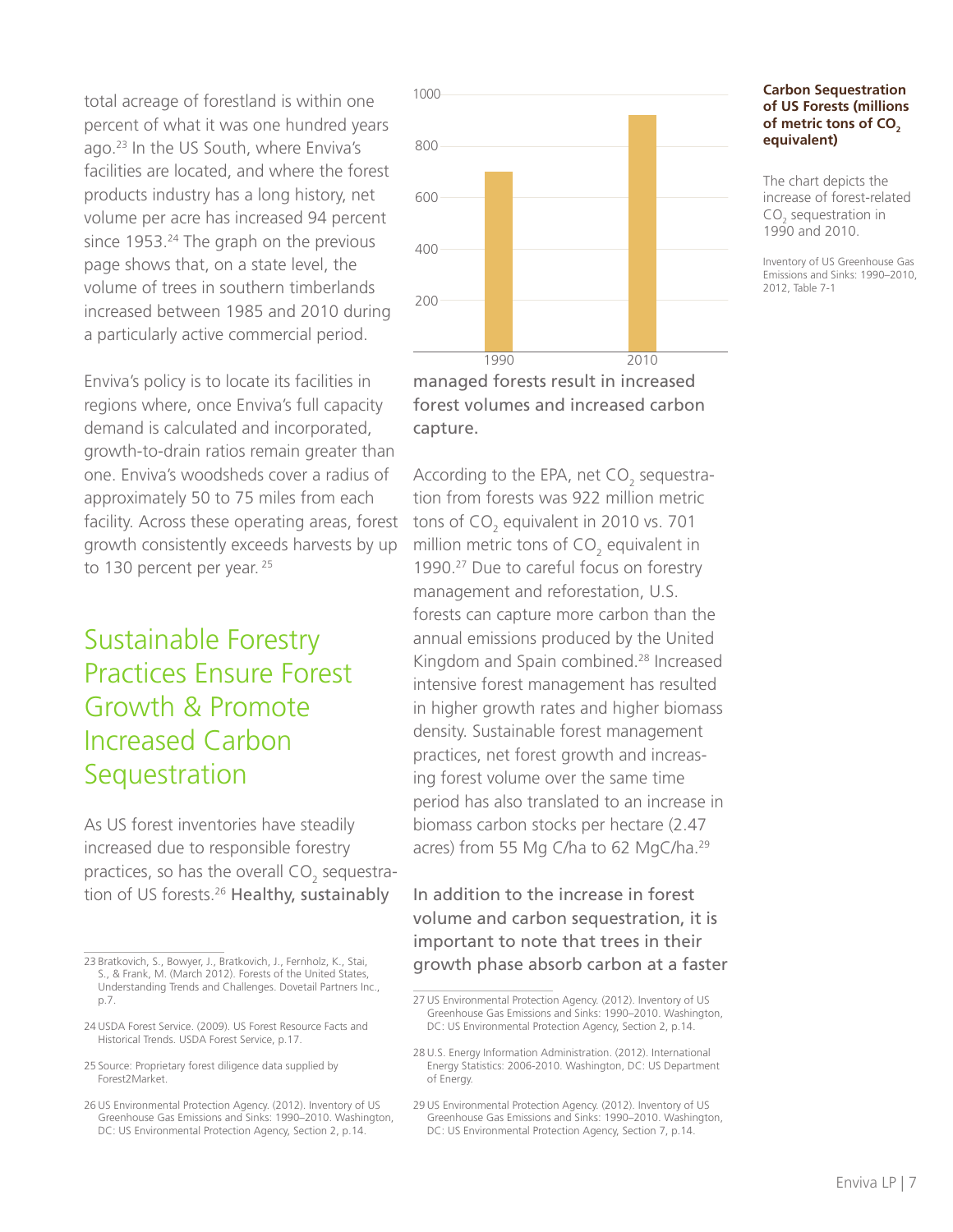#### **Annual Carbon Absorption (tons per acre per year)**

"Young trees, and fully stocked stands of young trees, have high rates of net carbon uptake that culminate earlier for rapidly growing shade intolerant pines than for less rapidly growing, more shade tolerant trees..."

- **Loblolly Pine,** Southern Plains States
- **Ponderosa Pine.** Mountain States
- **Black Walnut.** Northern Plains States

Malmsheimer, R. W., Heffernan, P., Brink, S., Crandall, D., Deneke, F., Galik, C., et al. (2009). Forest Management Solutions for Mitigating Climate Change in the United States. Washington, DC: Society of American Foresters, page 68.



rate than older, mature trees. As trees age, their rates of carbon capture slow.<sup>30</sup> Maximum carbon storage (or saturation) in a forested landscape is attained when all stands in that landscape have reached maturity and are no longer in a vigorous growth stage. In some cases, mature forest stands may even become net carbon emitters, should over saturation cause disease, infestation or wildfire.31

The graph on page eight compares the annual carbon uptake in tons per acre per year of loblolly pine (which is found in the southern plains states) with ponderosa pine (found in the mountain states) and black walnut (found mainly in the northern plain states). It clearly shows that the carbon absorption rate of the quick growing loblolly pine tree prevalent in the south peaks at around year 15, which is frequently the first harvest in

a typical forest management program. This demonstrates how fast newly growing trees can re-absorb carbon emitted during combustion and complete the earth's natural carbon cycle.

Active forest management can help increase rates of carbon absorption by ensuring that the forest comprises trees at various growth stages.

"In the long term, a sustainable forest management strategy aimed at maintaining or increasing forest carbon stocks, while producing an annual sustained yield of timber, fibre or energy from the forest, will generate the largest sustained [carbon] mitigation benefit."

> *— Intergovernmental Panel on Climate Change <sup>32</sup>*

<sup>30</sup> Bowyer, J., Bratkovich, S., Frank, M., Howe, J., Stai, S., & Fernholz, K. (2012). *Carbon 101: Understanding the Carbon Cycle and the Forest Carbon Debate.* Minneapolis MN: Dovetail Partners Inc., p.4.

<sup>31</sup> Malmsheimer, R. W., Heffernan, P., Brink, S., Crandall, D., Deneke, F., Galik, C., et al. (2009). Forest Management Solutions for Mitigating Climate Change in the United States. Washington, DC: Society of American Foresters, p.68.

<sup>32</sup> Nabuurs, G. J., & Masera, O. (2007). Intergovernmental Panel on Climate Change, Chapter 9: Forestry. Cambridge, UK: Intergovernmental Panel on Climate Change.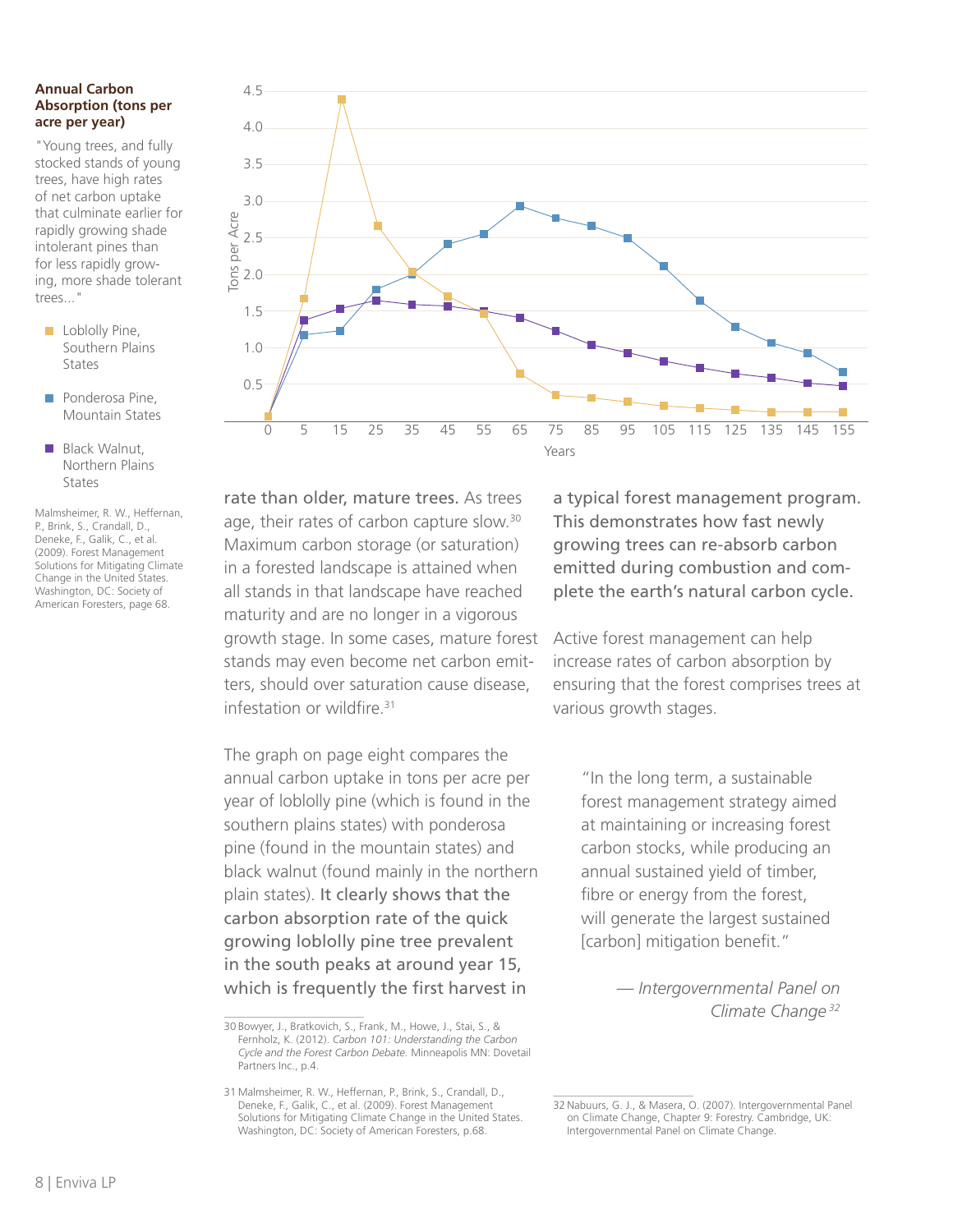The common forest management practices of thinning and sustainable rotational harvesting means that there will be a continuous cycle of new growth in the forest. Managed forests, which have trees of various ages and species, not only absorb more carbon more quickly than older trees, they continually accumulate carbon and maintain stable carbon stocks.33

# Forestscapes, Regional Differences, Tree Growth Rates & Climate Conditions are Crucial to Understanding Woody Biomass Life-Cycle

When considering the carbon capture of forests, it is important to look at forests at the landscape level, which includes a wide swath of forests, tree species, and tree ages, to get a macro-level understanding of the forest carbon dynamic. The graphic to the right depicts forest carbon cycles at the forest stand, parcel and landscape levels. Forest stands range in size from one acre (.41 hectare) to 25 acres and usually share some common characteristics (e.g. species, age, etc.). Forest parcels correspond to ownership and vary greatly in size. Forest landscapes include multiple parcels and cover a large area of continuous forests where harvesting, mortality, natural regrowth and replanting simultaneously occur. Measured at

the "landscape" level, the amount of carbon stored in the forest essentially remains the same with tree removals and mortality balanced by reforestation. When considering a forest landscape, carbon storage and cycles are quite stable, despite 2 percent of timber being harvested on a regular basis.

**When considering forest volume growth in the South, it is also essential to note that the majority of reforestation is accomplished through natural (un-planted) regeneration and that natural and planted regeneration strategies co-exist in the Southeast US.**  This is especially important when applying sustainability criteria in policies and regulations, where the distinction must be made between (artificial) replanting and reforestation which includes both manual planting and natural regeneration. In 2010, approximately 78 percent of the south's 208 million acres of timberland acres were from natural regeneration rather than artificial regeneration.<sup>34</sup> Furthermore, due to the warm, moist climate enjoyed by the southeastern US, trees grow quickly. As a result, commercial timber rotation ages in the US South are short as compared to other regions. Pine harvest thinnings occur as early as eight to 15 years, with final removals occurring within 20 to 30 years. In the southern region, almost 75 percent of all planted forest stands are between one and 20 years old, and only 3 percent of these stands are more than 40 years old. 35

#### **Forest Carbon in a Sustainably Managed Forest at Stand, Parcel, & Landscape Levels**

The graphic below depicts forest carbon cycles at the Forest Stand, Forest Parcel, and Forest Landscape levels.

The stability of carbon stocks is attributable to growth of trees across the landscape which offsets the small portion of trees harvested in any given year.

#### **Forest Stand**



**Forest Parcel**



**Forest Landscape**



Source: Carbon 101: Understanding the Carbon Cycle and the Forest Carbon Debate, 5 January 2012 (Dovetail Partners  $Inc$ )

<sup>33</sup> Malmsheimer, R. W., Heffernan, P., Brink, S., Crandall, D., Deneke, F., Galik, C., et al. (2009). Forest Management Solutions for Mitigating Climate Change in the United States. Washington, DC: Society of American Foresters, p. 71.

<sup>34</sup> Brandeis, T., Hartsell, A., Bentley, J., & Brandeis, C. (2012). Economic Dynamics of Forests and Forest Industries in the Southern United States. Knoxville, TN: USDA Forest Service, p.16.

<sup>35</sup> Bowyer, J., Howe, J., Bratkovich, J., Fernholz, K., Stai, S., & Frank, M. (2012). Forests of the United States, Understanding Trends and Challenges. Minneapolis MN: Dovetail Partners Inc., p.7.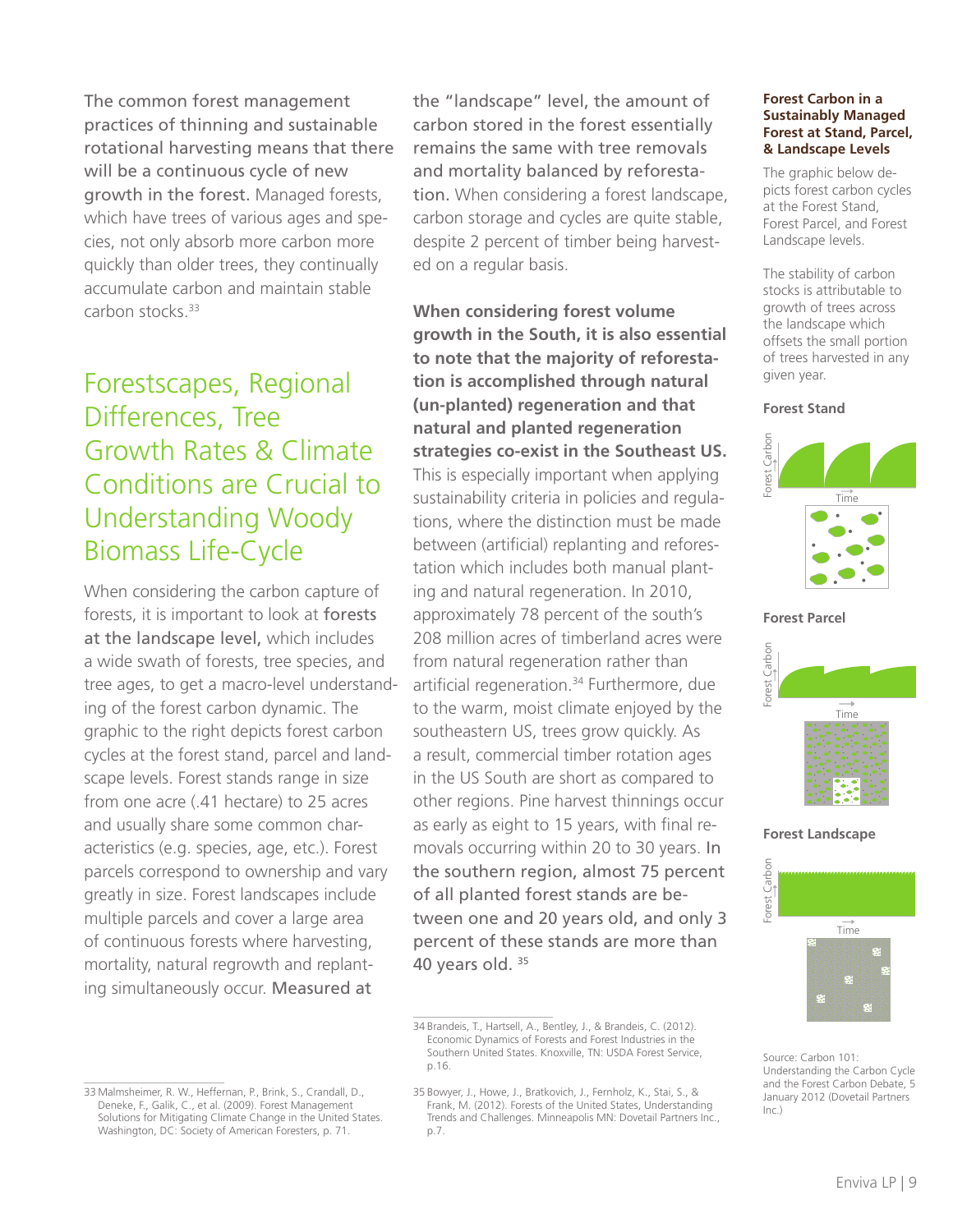#### **Rotational Harvesting**

This graph is an example of traditional rotational harvesting where a well-managed stand of trees is planted and harvested over an extended period of time. About 80 percent of the forest regrows naturally on its own. The remaining 20 percent is replanted by the forest landowner.

\* Natural mortality results from tree competition (for nutrients and sun), weather related events, disease and infestation.



Trees Are Harvested About 250 Trees Remain

### Healthy Markets Reduce Forest Vulnerability and Ensure Healthy Forests for the Long Term

The woody biomass market has the potential to revitalize an otherwise depressed forest products industry, providing incentive to commercial landowners to keep their forestlands as forests and to keep those forests healthy and productive. In recent years, the economic downturn has decreased demand for forest products (e.g. furniture, construction materials, paper products, etc.), which has had ripple effects on the entire supply chain.

According to the US Forest Service, 25 percent of all forest sector mills in the South have closed since 2005, including more than 450 sawmills. Mill closures both directly and indirectly impact employment, and the mill's supply chain, from landowners to loggers to timber supply companies. As an example, assuming one supply chain job for every 10,000 short tons of green

fiber demand, a mill such as International Paper's (IP) Franklin, Virginia operations, which closed in 2010, would have eliminated approximately 300 supply chain jobs, in addition to the more than 1,000 IP employees laid off when the mill closed.<sup>36</sup>

With decreased demand, there is risk of forest saturation. As forest density grows, competition for space increases and trees are not able to get the light and nourishment they need to thrive. Tree mortality rises $37$  and the remaining stand is left vulnerable, less able to resist potential threats.38 As trees grow, their canopies become denser, which reduces the light reaching the forest floor. Periodic

<sup>36</sup> Source: http://hamptonroads.com/2011/05/ international-paper-reopen-franklin-mill-hire-213-workers

<sup>37</sup> As an example, national forests where harvesting is restricted have a much higher rate of tree mortality ((0.33 in the East and 0.36 in the West) as on timberlands outside the national forests (0.19 in the East and 0.22 in the West). Malmsheimer, R. W., Bowyer, J. L., Fried, J. S., Gee, E., Izlar, R. L., Miner, R. A., et al. (2011). Managing Forests because Carbon Matters: Integrating Energy, Products and Land Management Policy. Journal of Forestry , 109 (7S): S17.

<sup>38</sup> Lippke, B., O'Neil, E., Harrison, R., Skog, K., Gustavsson, L., & Sathre, R. (2011). Life cycle impacts of forest management and wood utilization on carbon mitigation: knowns and unknowns. Carbon Management , 303–333, p.309.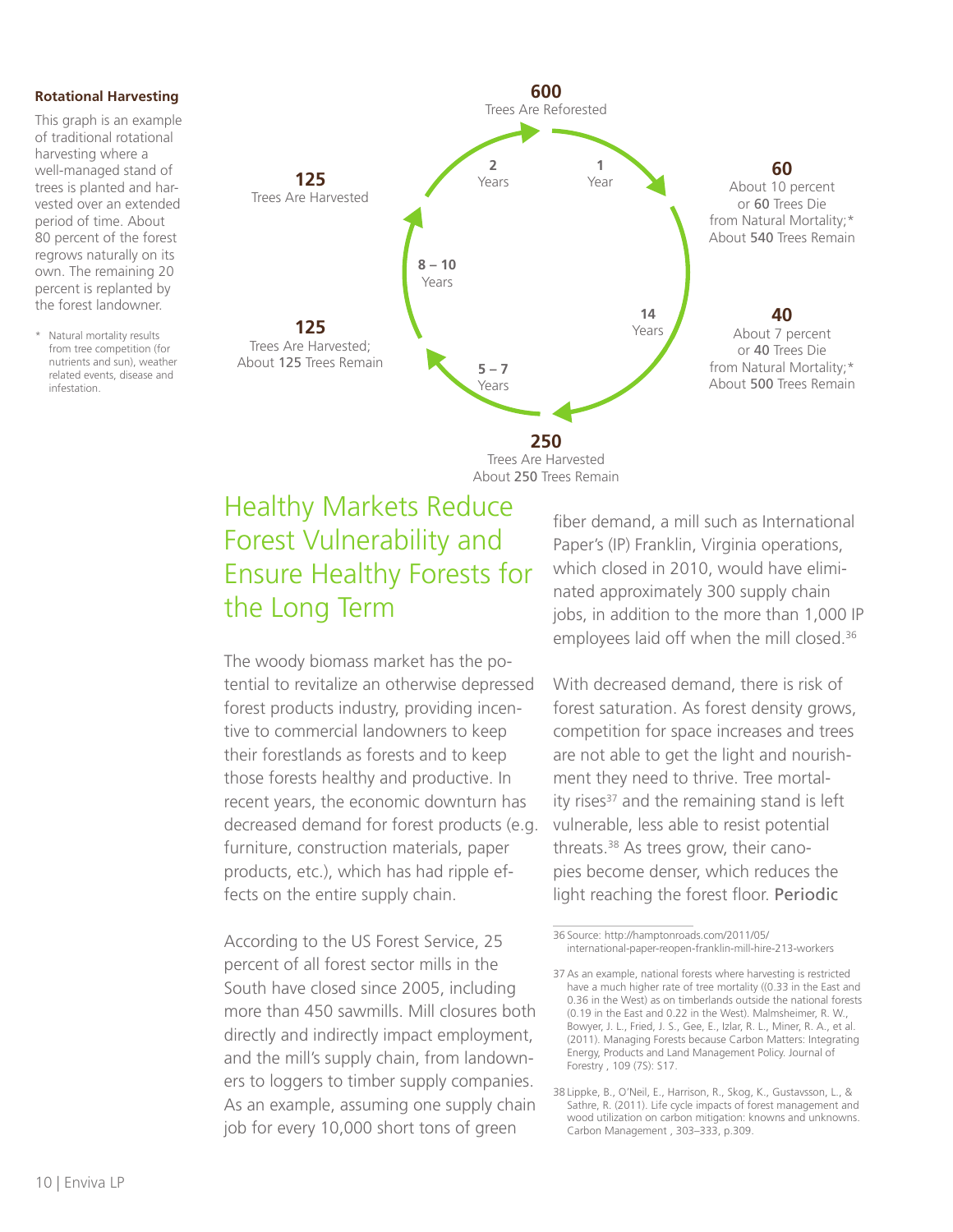

#### **Pulp & Paper Mill Closures**

The map depicts closures of sawmill and paper mill closures from 1989 to 2010.

**O** Closed Saw Mills and Paper Mills, 1989–2003

**O** Closed Saw Mills and Paper Mills, 2004–2007

**O** Closed Paper Mills, 2007–2010

Source: Pulp and Paperworkers Resource Council, 2011

commercial thinning of forests clears out the smaller, and often less healthy, low grade trees to ensure the remaining trees get the necessary sunlight and soil nutrients. Just as a garden needs to be tended and weeded to thrive, so does a forest. Unmanaged forests tend to have an increased amount of dead fuel near the ground surface and combustible fuel in the forest canopy. The US has seen increased frequency of severe wildfires in recent years.39 Severe wildfires are costly, result in the loss of forests and habitats, threaten populations, scorch forest lands and in some cases leave forest floors sterile and unable to reforest for long periods of time.40

During the period between 1997 and 2006, approximately six million acres were consumed by wildfire per year. In the years 2004 through 2006, that rose to more

than eight million acres per year.<sup>41</sup> In 2011, 45 percent of the total acres burned by wildfire were in the Southeast, a region that has also seen increased levels of wildfire incidence and acres burned in the past five years.<sup>42</sup>

Strong timber markets help ensure that landowners can maintain their forests as such and do not need to convert their land to another use to make up for poor economic returns. Over the past century, demand for forest products has ensured robust forest growth and good forest management. Sustainable forest management systems help to maintain a forest's health and vitality. For the most part, biomass compliments, rather than competes with, other forest industries, for example, taking residues from the sawmill and furniture industries, and harvesting the trees that are typically thinned to make way for higher value lumber-grade timber.

<sup>39</sup> USDA Forest Service. (2009). US Forest Resource Facts and Historical Trends. USDA Forest Service, p.31.

<sup>40</sup> Reynolds, K., Hessburg, P., Miller, R., & Meurisse, R. (2011). Evaluating Soil Risks Associated With Severe Wildfire and Ground-Based Logging. USDA Forest Service, p.1–3.

<sup>41</sup> Smith, B., Miles, P., Perry, C., & Pugh, S. (2009). Forest Resources of the United States, 2007. Washington, DC: USDA Forest Service, p.51.

<sup>42</sup> National Interagency Coordination Center. (2011). Wildland Fire Summary and Statistics Annual Report. National Interagency Coordination Center, p.15 & p.23.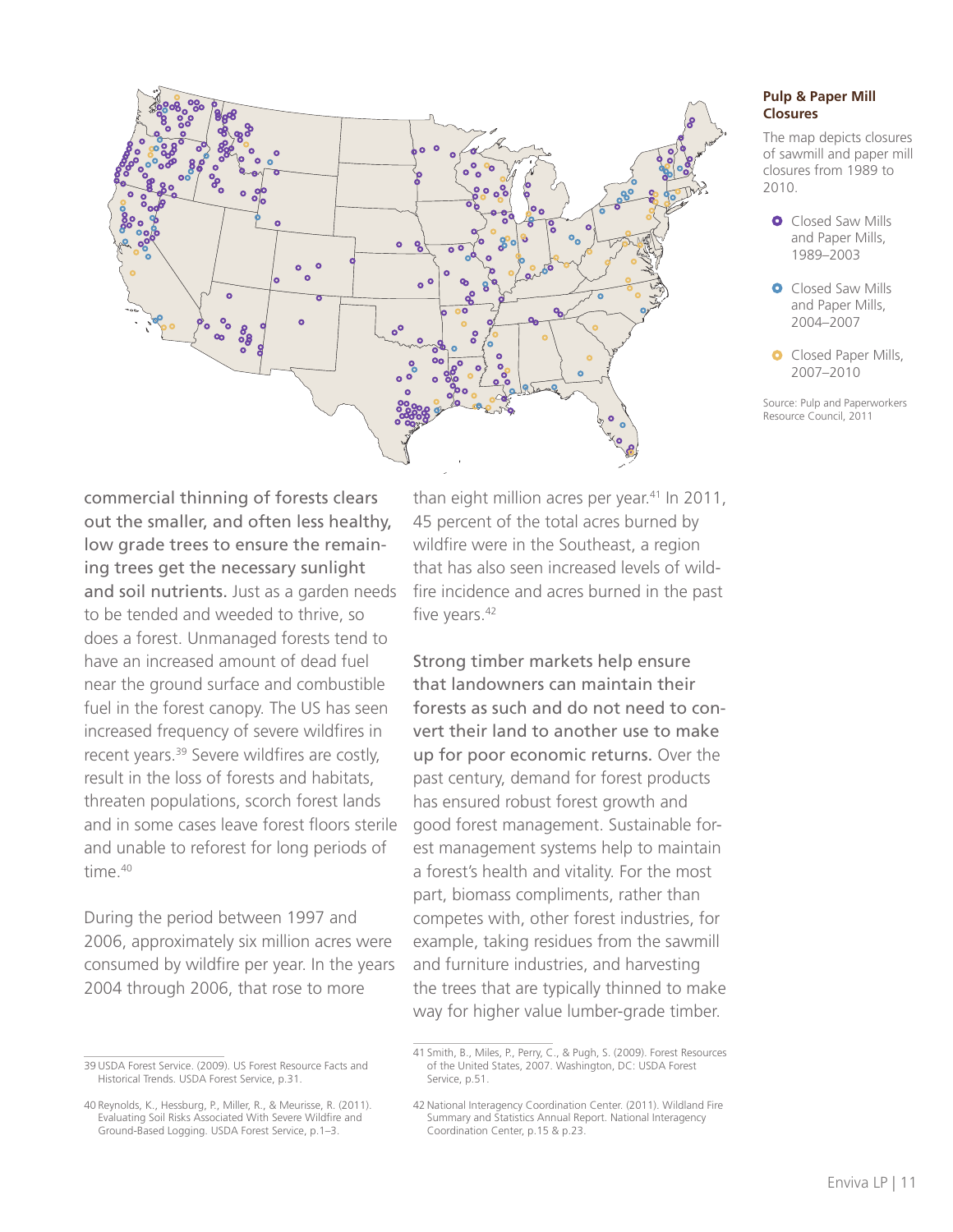#### **Acres Burned by Wildfires in the Southern US from 2002 through 2011 (millions)**

Source: National Interagency Fire Center



Not only does biomass energy harvesting provide landowners with additional revenue sources ensuring they can keep their forestlands as forests, but also indirectly supports other forest related industries as well and the sustainable management of commercial forests.

The majority of the 751 million acres of forest land (56 percent) in the US is owned by private land owners,<sup>43</sup> many of whom have owned their land for generations and benefit from the revenue it generates. In the Southeast US, that percentage is 87 percent.<sup>44</sup> Most of these landowners manage their forestland sustainably to ensure they can enjoy it today and that it will be part of their family's legacy for generations to come.

Following is an excerpt from the testimony of the late Robert W. Slocum, Jr., Executive Vice President of the NC Forestry Association, before the NC Utilities Commission on June 21, 2010, that

describes the economic driver behind forest continuity in the US:

"Many landowners have a need to thin existing stands but often have very limited or even no markets for the material. Including that wood as a biomass resource simply creates a market for what would otherwise have little or no economic value. The reason we have as much forestland as we do today is because wood has economic value to the people who own it. We have seen time and again through history that forest landowners will respond to economic signals. If they see new markets for what they are growing they will respond by growing more of it. The biomass for fuel market will provide an expanded economic incentive for landowners to grow more trees in NC and will improve utilization of timber on existing harvest sites."

*— Bob Slocum, the late Executive Vice President of the NC Forestry Association*

<sup>43</sup> Smith, B., Miles, P., Perry, C., & Pugh, S. (2009). Forest Resources of the United States, 2007. Washington, DC: USDA Forest Service, p.19.

<sup>44</sup> USDA Forest Service. (2009). US Forest Resource Facts and Historical Trends. USDA Forest Service, p.10.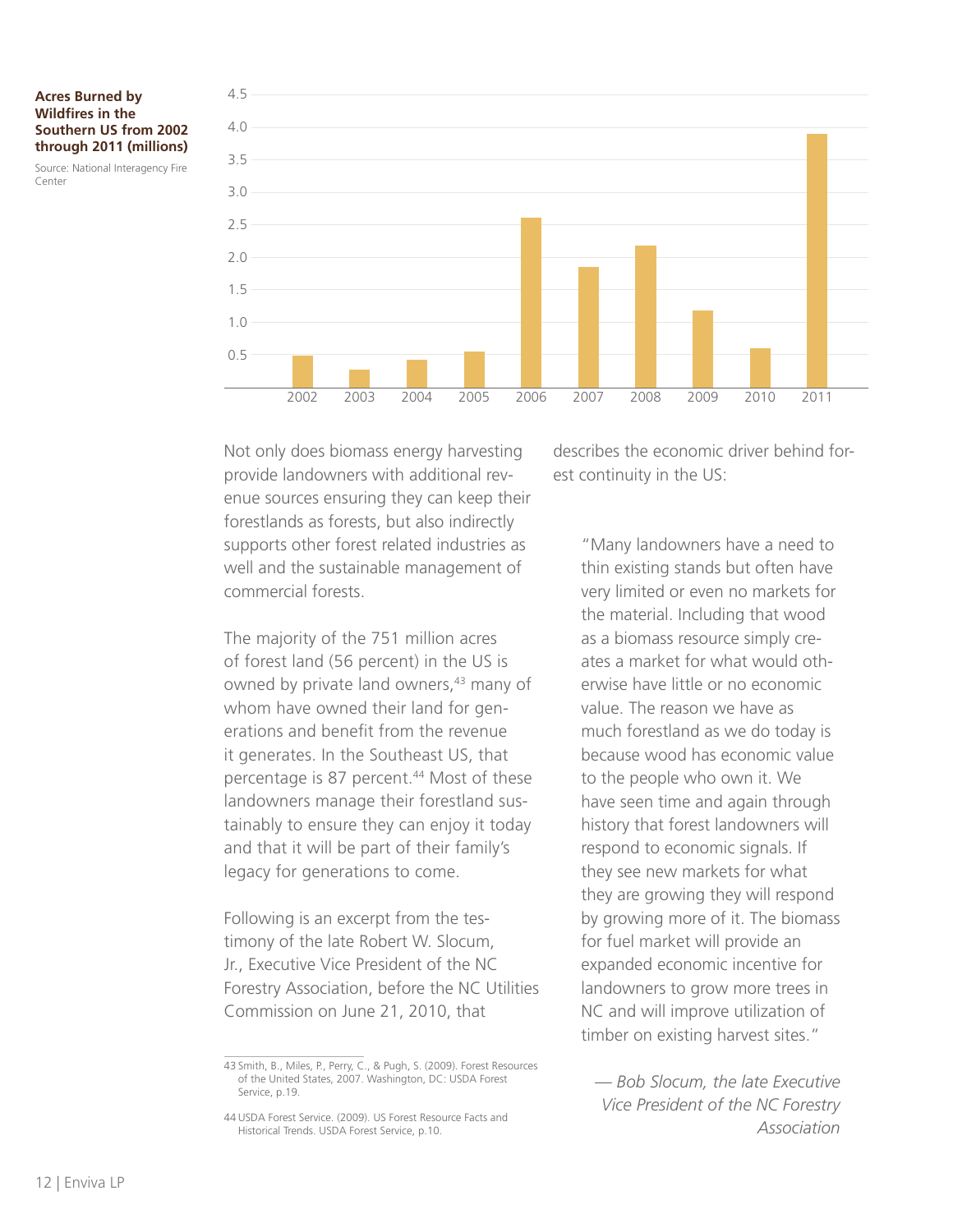# Positive Economics: In the US & Abroad, Biomass Provides Jobs, Economic Stimulation & a Cost-Effective Way to Keep the Lights On

The wood pellet industry is one of the few growing industries in today's challenged economy. In the US, the wood pellet industry provides tens of thousands of new employment opportunities, both direct manufacturing jobs and indirect supply chain jobs in rural areas. The Bioenergy industry also provides revenue for forestland owners, helping them earn a living from their wood resources and giving them the incentive and the means to reinvest in the forest.

Biomass used as a renewable fuel source for energy generation offers multiple economic benefits in addition to its positive environmental profile. Biomass is a lowcost, renewable and sustainable alternative to coal. Biomass enables utilities to use existing assets and infrastructure rather than invest heavily into new grid infrastructure. It liberates utilities and their customers from volatile fossil fuel markets without the expensive conversion technologies or operational tradeoffs often associated with renewable energy. When utilities convert to biomass as a fuel source, jobs at the facilities are maintained and increased all along the supply chain. These advantages, along with the significant carbon savings forest biomass energy provides, have led numerous authorities including AEA Technology, the International Panel on Climate Change, Imperial College's UK Energy Research Council and the UK Forestry Commission's Biomass Energy

Centre, to support biomass as a viable renewable energy source.45

# Conclusion

As the world looks to renewable and sustainable alternatives to fossil fuels for energy, woody biomass, and wood pellets in particular, offer an unparalleled advantage for economic, base-load renewable fuel supply. With one of the most extensive commercial forestscapes in the world, increasing timber volumes, and a culture of sound forest management practices, the US forest industry is well-equipped and well-positioned to be a reliable, professional major supplier into the wood biomass market. Its strong environmental laws and mature forest management, fast-growing native species, and natural synergies with higher value timber markets, mean that customers can be confident in the net carbon benefit and sustainability of wood from the US. Domestically, the US wood pellet industry offers a new economic channel for forest owners and suppliers, provides security that forests will remain forests and creates a market driver for continued sustainable forest management. Sustainable commercial forests have long been a pillar of the US economy and the emerging bioenergy market ensures they will continue to be for generations to come.

<sup>45</sup> www.theecologist.org/blogs\_and\_comments/commentators/ other\_comments/1267624/response\_biomass\_needs\_to\_be\_ part\_of\_our\_lowcarbon\_future.html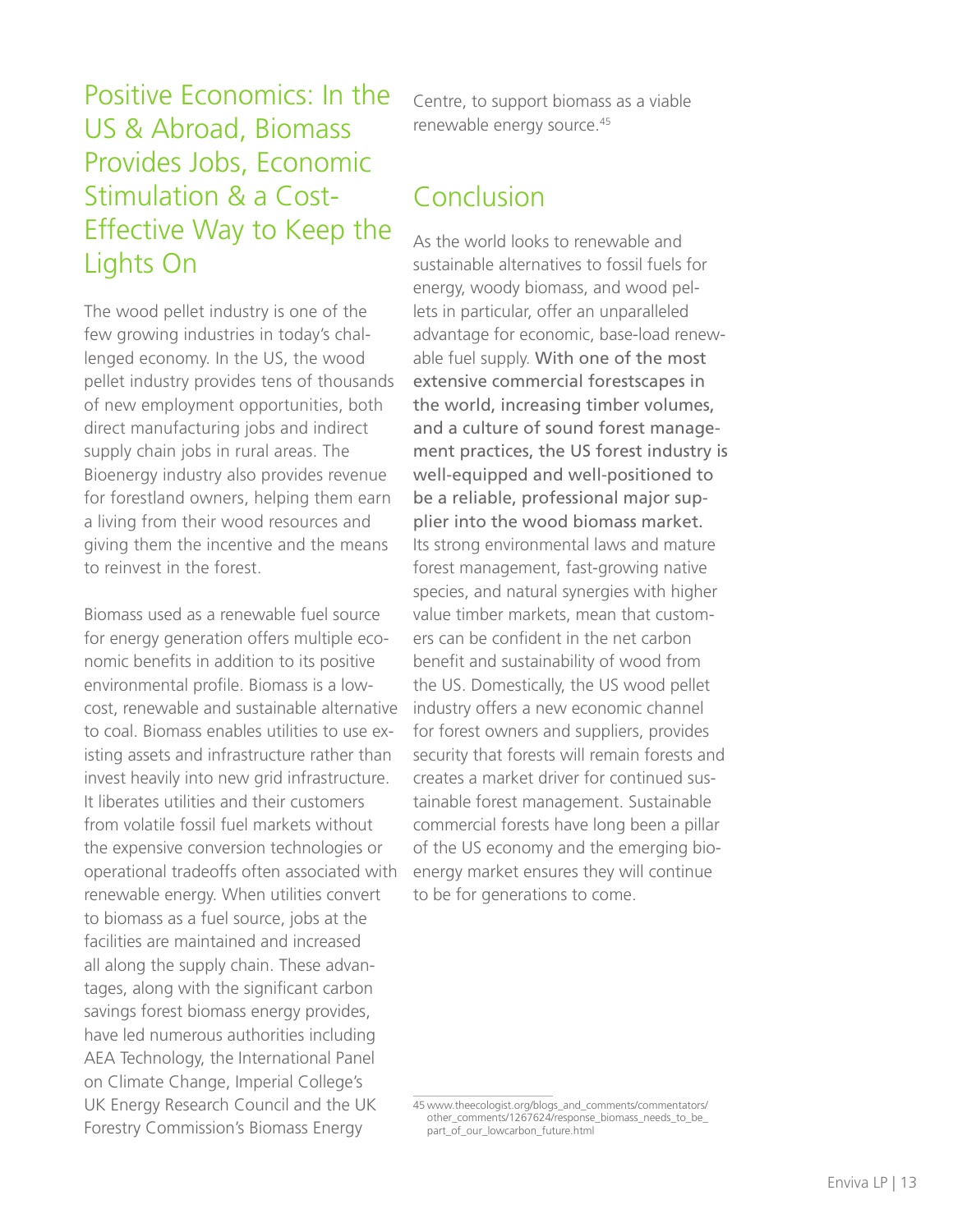# Appendix I

"Best Management Practices" or "BMPs" are widely respected and followed throughout the US forest industry. BMPs are driven by the knowledge that

sustainable forest management practices result in healthier, more productive forests. Links to several southeastern state BMPs can be found below.

| <b>State</b>   | <b>Web Site</b>                                                       |
|----------------|-----------------------------------------------------------------------|
| Alabama        | http://www.forestry.state.al.us/Publications/BMPs/2007_BMP_Manual.pdf |
| Louisiana      | http://www.ldaf.state.la.us/portal/Portals/0/FOR/for%20mgmt/BMP.pdf   |
| Mississippi    | http://www.mfc.ms.gov/water-quality.php                               |
| North Carolina | http://ncforestservice.gov/water_quality/bmp_manual.htm               |
| Virginia       | http://www.dof.virginia.gov/wq/index-BMP-Guide.htm                    |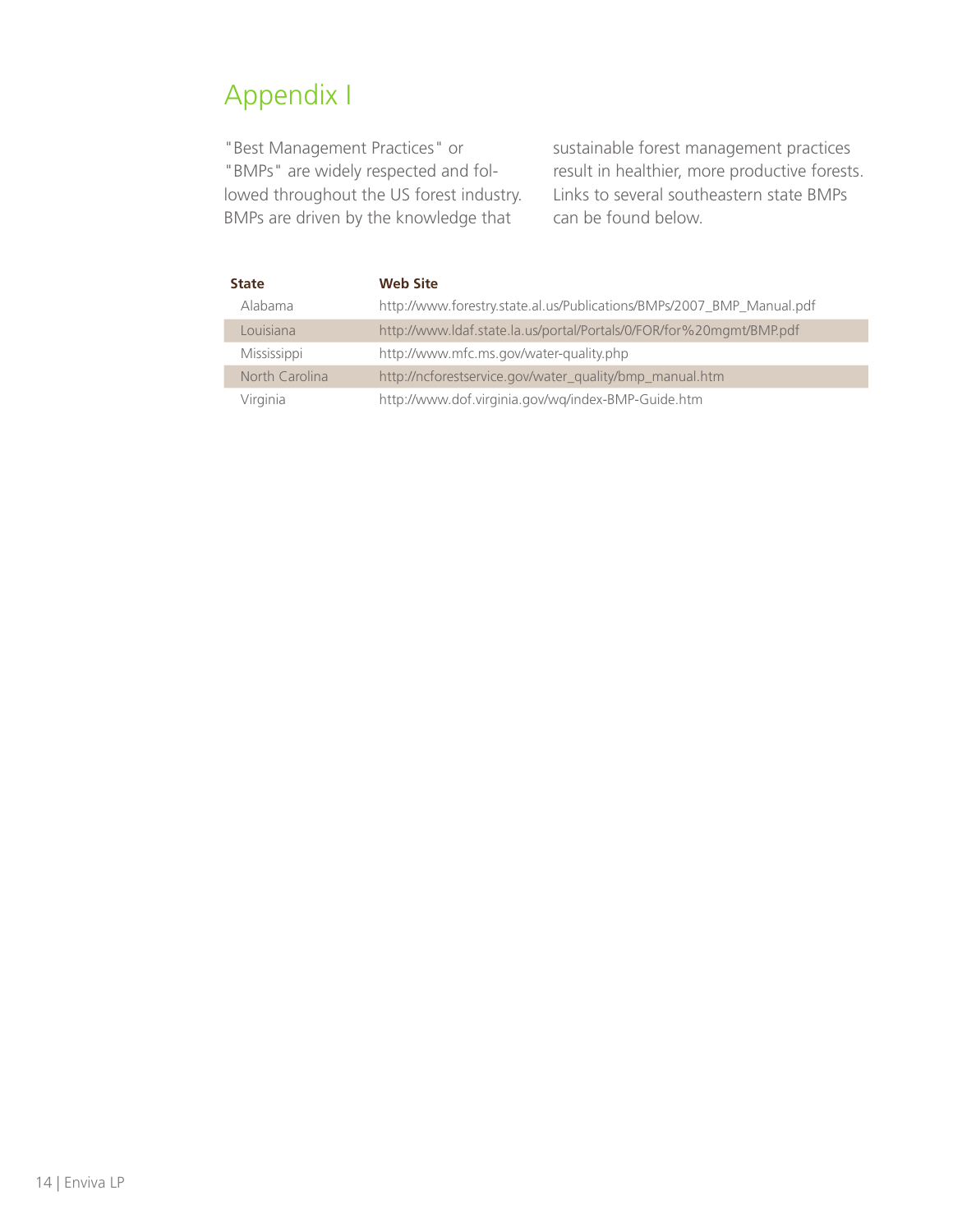# Appendix II

Independent forest certification programs provide a consistent and transparent framework for evaluating the sustainability of a company's operations, from forest to product. Enviva maintains a number of certifications to leading programs that verify the certified content in our supply chain and also ensure that non-certified fiber comes from responsible sources.

### **Chain of Custody Certifications**

Chain-of-Custody (CoC) certification tracks **Certification**  the percentage of fiber from certified forests through the supply chain and into final products. Enviva-owned plants have achieved CoC certifications from the Forest national forest certification initiatives that Stewardship Council (FSC), the Programme for Endorsement of Forest Certification (PEFC) Programs and Sustainable Forestry Initiative (SFI®).

### **Forest Stewardship Council**

FSC is an international forest certification program. Founded in 1993, FSC improves forest management around the world by implementing national certification standards based on ten core principles. FSC CoC tracks the amount of FSC certified and recycled fiber throughout the supply chain.

FSC CoC certification addresses noncertified fiber through Controlled Wood requirements. FSC Controlled Wood requires companies to avoid controversial sources of supply which includes fiber that is harvested in the following ways:

- illegally
- in violation of traditional and civil rights
- where high conservation values are abandoned
- in natural forests undergoing significant conversion to plantations or non-forest uses
- from forests where genetically modified trees are introduced
- in violation of International Labor Organization Core Conventions

For more information, visit www.fscus.org.

# **Programme for Endorsement of Forest**

PEFC is the world's largest forest certification system. Founded in 1999, PEFC expands responsible forestry by endorsing meet minimum requirements for governance, standard setting processes and standard requirements. PEFC CoC tracks the amount of fiber from PEFC-endorsed standards, along with recycled content in the supply chain. In the US, SFI and the American Tree Farm System (ATFS) are national programs endorsed by PEFC. For more information, visit www.pefc.org.

### **Sustainable Forestry Initiative**

SFI, founded in 1994, is a North American based forest certification program which maintains a single standard for all of US and Canada. SFI CoC tracks the amount of SFI and ATFS fiber, along with recycled content, in the supply chain. For more information, visit www.sfiprogram.org.

### **The American Tree Farm System**

ATFS, founded in 1941, is the largest and oldest sustainable family woodland system in the US, and is internationally recognized, with strong requirements and independent verification. While the majority of industrialsized landowners in the US have achieved certification, most family forest landowners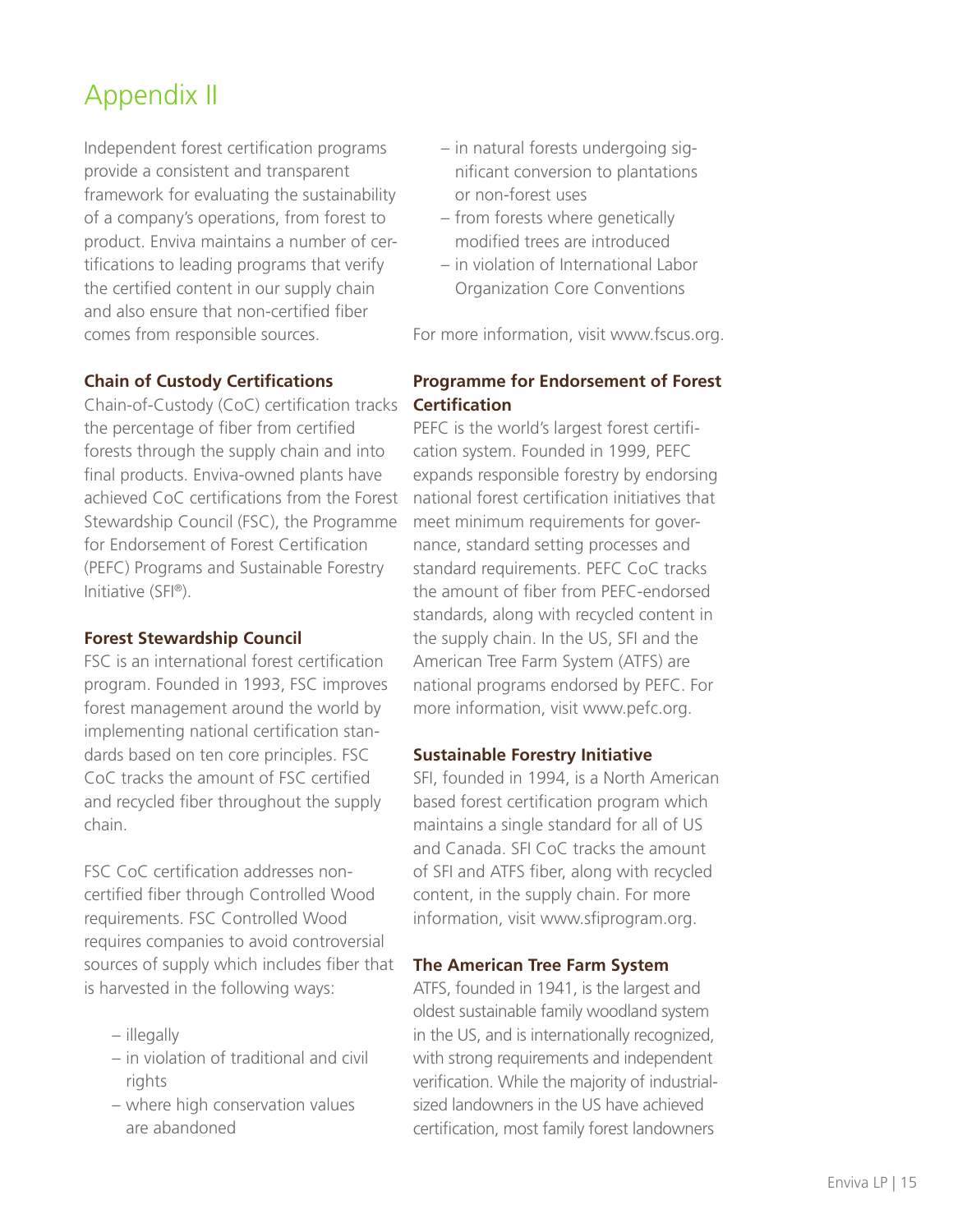do not have the resources to achieve certification to large-scale programs like SFI or FSC. ATFS provides a certification framework at a scale that is manageable for family forest owners, while still providing the assurance of responsible forest management. Because SFI CoC recognizes ATFS fiber as certified, Enviva actively encourages landowners to explore the benefits of achieving certification under the ATFS program. For more information, visit www.treefarmsystem.org.

#### **SFI Fiber Sourcing Certification**

All Enviva-owned and partner pellet plants are now certified to the Sustainable Forestry Initiative® (SFI) Fiber Sourcing Standard. SFI Fiber Sourcing is a program for companies like Enviva that source fiber directly from forests, but do not own forest through supplier interviews, on-site visits land. Through SFI Fiber Sourcing certification we promote responsible forestry on non-certified lands by sharing management and stewardship knowledge with our suppliers.

While large tracts of public and industrial forest lands are certified in the US, many family forests are not certified because timber harvesting is not often the primary management activity. Given that only about 20% of all forests are certified to any program in the US (Sustainable Forestry Initiative), SFI Fiber Sourcing certification is extremely important in addressing the non-certified fiber in our supply chain. SFI Fiber Sourcing Certification requirements include:

- the use of trained loggers during harvest
- contracts require the use of best management practices to protect water quality
- landowner outreach and education on important issues such as

reforestation, endangered species protection, sensitive and/or protected sites and invasive species

Thus, Enviva proactively works with all of its suppliers to promote responsible forest management on all lands, not just those that are already certified.

### **Certification Process**

To become certified and to maintain certification, Enviva must complete an independent, third-party audit on an annual basis which verifies that it meets the criteria in each of the certification programs. Auditors verify that activities related to standard implementation and landowner outreach are adequately addressed and other activities. Enviva must complete on-going surveillance and re-certification audits on a regular basis to verify ongoing compliance with our certification programs.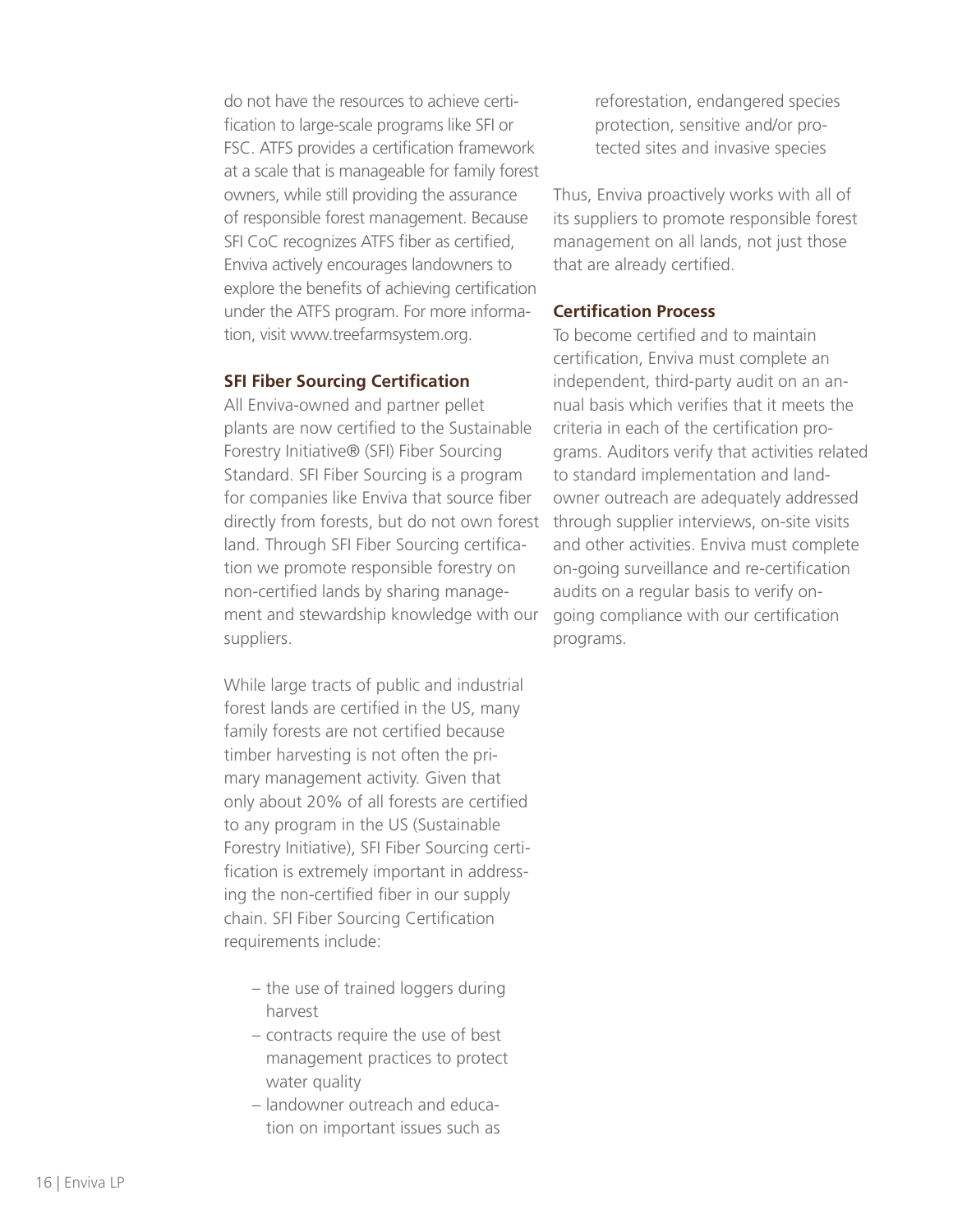# Appendix III

The following table from the United Kingdom's Environment Agency shows the relative emissions savings of different types of biomass compared to coal and natural gas when producing electricity, assuming

good, but not best, combustion practices. Even the least effective biomass options yield significant reductions in carbon emissions.

| <b>Feedstock</b>                  | <b>Percentage Savings</b><br><b>Compared to Coal</b> | <b>Percentage Savings</b><br><b>Compared to Gas</b> |
|-----------------------------------|------------------------------------------------------|-----------------------------------------------------|
| <b>Chips</b>                      |                                                      |                                                     |
| Local Forestry Residues           | 97%                                                  | 95%                                                 |
| <b>Imported Forestry Residues</b> | 94%                                                  | 90%                                                 |
| Waste Wood                        | 98%                                                  | 97%                                                 |
| <b>Short Rotation Coppice</b>     | 96%                                                  | 93%                                                 |
| Miscanthus                        | 95%                                                  | 92%                                                 |
| <b>Pellets</b>                    |                                                      |                                                     |
| Chips                             | 90%                                                  | 83%                                                 |
| Local Forestry Residues           | 87%                                                  | 78%                                                 |
| Imported Forestry Residues        | 87%                                                  | 77%                                                 |
| Waste Wood                        | 83%                                                  | 71%                                                 |
| <b>Short Rotation Coppice</b>     | 74%                                                  | 56%                                                 |
| Miscanthus                        | 83%                                                  | 71%                                                 |

**Carbon Emissions Reductions Relative to Coal and Natural Gas**

Source: UK Environment Agency. (2009). Minimising greenhouse gas emissions from biomass energy generation. Bristol, UK: UK Environment Agency, p. 5.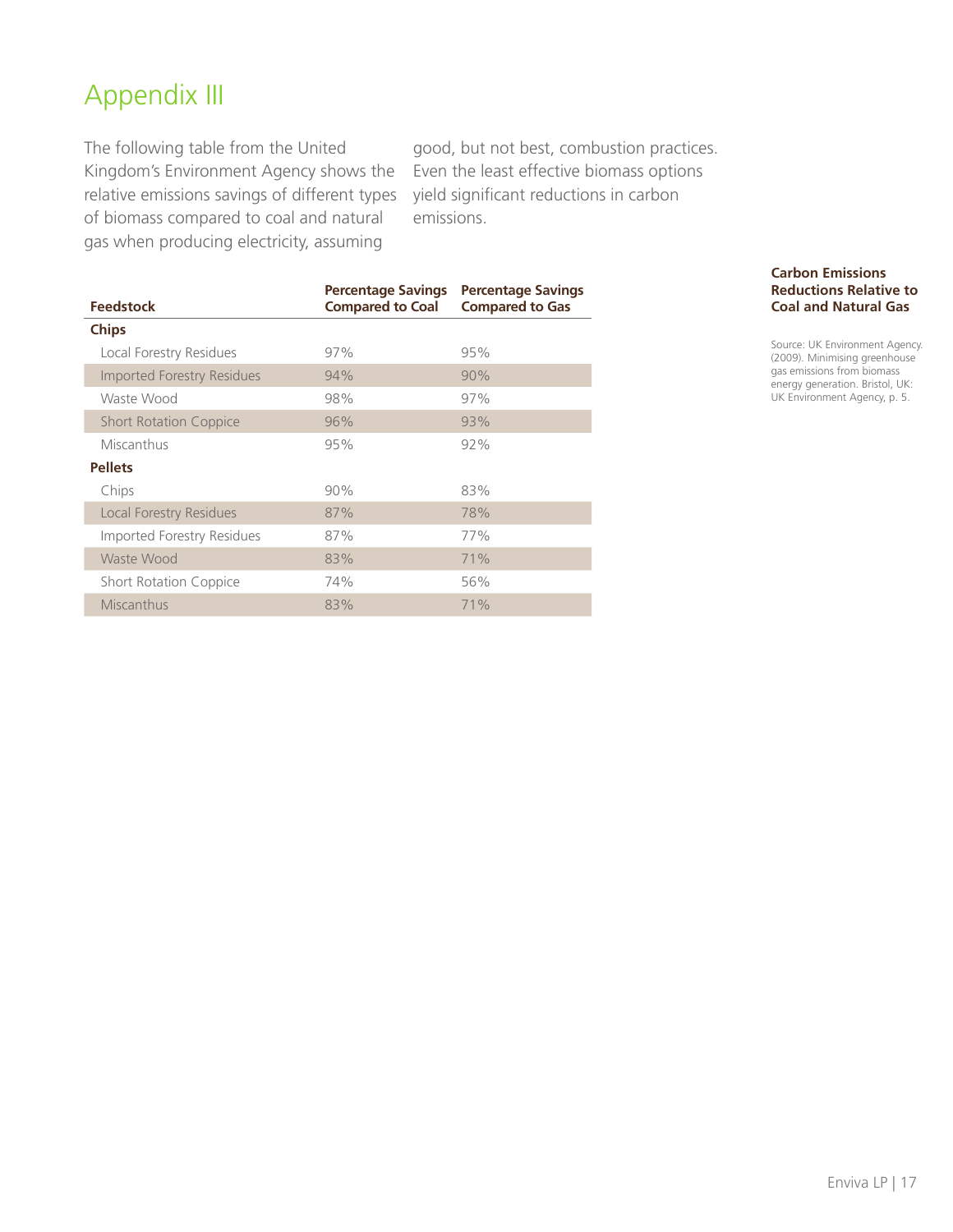# Appendix IV

#### **Enviva Life Cycle Emissions vs Coal and NG (KgCO2 e/MWhe)**

- **Harvesting to** Roadside
- **Transport of Raw** Materials
- **Production**
- **Transport to Port**
- $\blacksquare$  Transport by Sea
- $\blacksquare$  Transport to Plant

Assumes NCV of 17.4 GJ/mt for pellets and 35 percent power plant efficiency.

Source for coal and natural gas emissions: Deutche Bank Climate Change Advisors Report

The following table from Enviva's internal data input into the UK Office of Gas & Electricity Markets (OFGEM) carbon calculator shows the average emissions of different facilities based in Mississippi, North Carolina and Virginia, relative to US coal plants, US natural gas plants, and the UK reference emissions standard.

| 1,200 |                        |                                     |                              |                         |                    |
|-------|------------------------|-------------------------------------|------------------------------|-------------------------|--------------------|
|       |                        |                                     | US Average Coal Plant - 1104 |                         |                    |
| 1,000 |                        |                                     |                              |                         |                    |
| 800   |                        |                                     |                              |                         |                    |
|       |                        |                                     | UK Reference Emissions - 712 |                         |                    |
| 600   |                        | US Average Natural Gas Plant - 582  |                              |                         |                    |
| 400   |                        |                                     |                              |                         |                    |
|       |                        |                                     |                              |                         |                    |
| 200   |                        | UK Proposed Maximum Emissions - 285 |                              |                         |                    |
|       |                        | Enviva Life Cycle Emissions - 159   |                              |                         |                    |
|       |                        |                                     |                              |                         |                    |
|       | Harvesting to Roadside | Transport of Raw Materials          | ransport to Por              | <b>Transport by Sea</b> | Transport to Plant |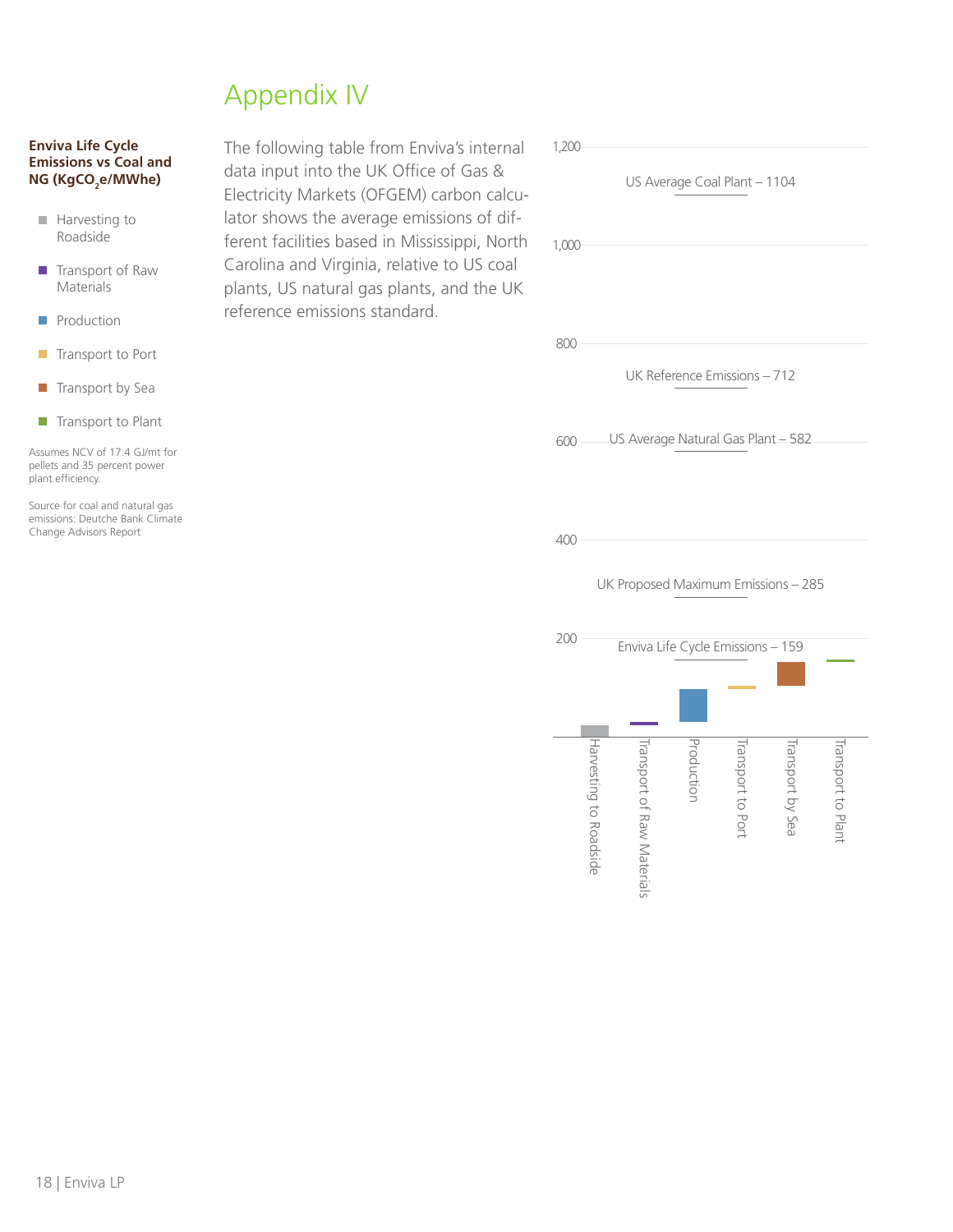# Appendix V

Total growing stock inventory, growth and removal trends on timberland in the United States, 1952–2007 (in million cubic feet).

| Year            | <b>Total (milions of</b><br>cubic feet) | Percentage of<br><b>Inventory</b> |
|-----------------|-----------------------------------------|-----------------------------------|
| Inventory       |                                         |                                   |
| 2007            | 932,082                                 |                                   |
| 1997            | 835,663                                 |                                   |
| 1987            | 781,662                                 |                                   |
| 1977            | 733,042                                 |                                   |
| 1963            | 665,591                                 |                                   |
| 1953            | 615,895                                 |                                   |
| Growth          |                                         |                                   |
| 2006            | 26,731                                  | 2.9%                              |
| 1996            | 23,871                                  | 2.9%                              |
| 1986            | 23,616                                  | 3.0%                              |
| 1976            | 21,493                                  | 2.9%                              |
| 1962            | 16,707                                  | 2.5%                              |
| 1952            | 20,048                                  | 3.3%                              |
| <b>Removals</b> |                                         |                                   |
| 2006            | 15,546                                  | 1.7%                              |
| 1996            | 16,027                                  | 1.9%                              |
| 1986            | 16,452                                  | 2.1%                              |
| 1976            | 14,215                                  | 1.9%                              |
| 1962            | 11,950                                  | 1.8%                              |
| 1952            | 11,440                                  | 1.9%                              |

Source: USDA. Forest Service. (2009). *U.S. Forest Resource Facts and Historical Trends.* USDA. Forest Service.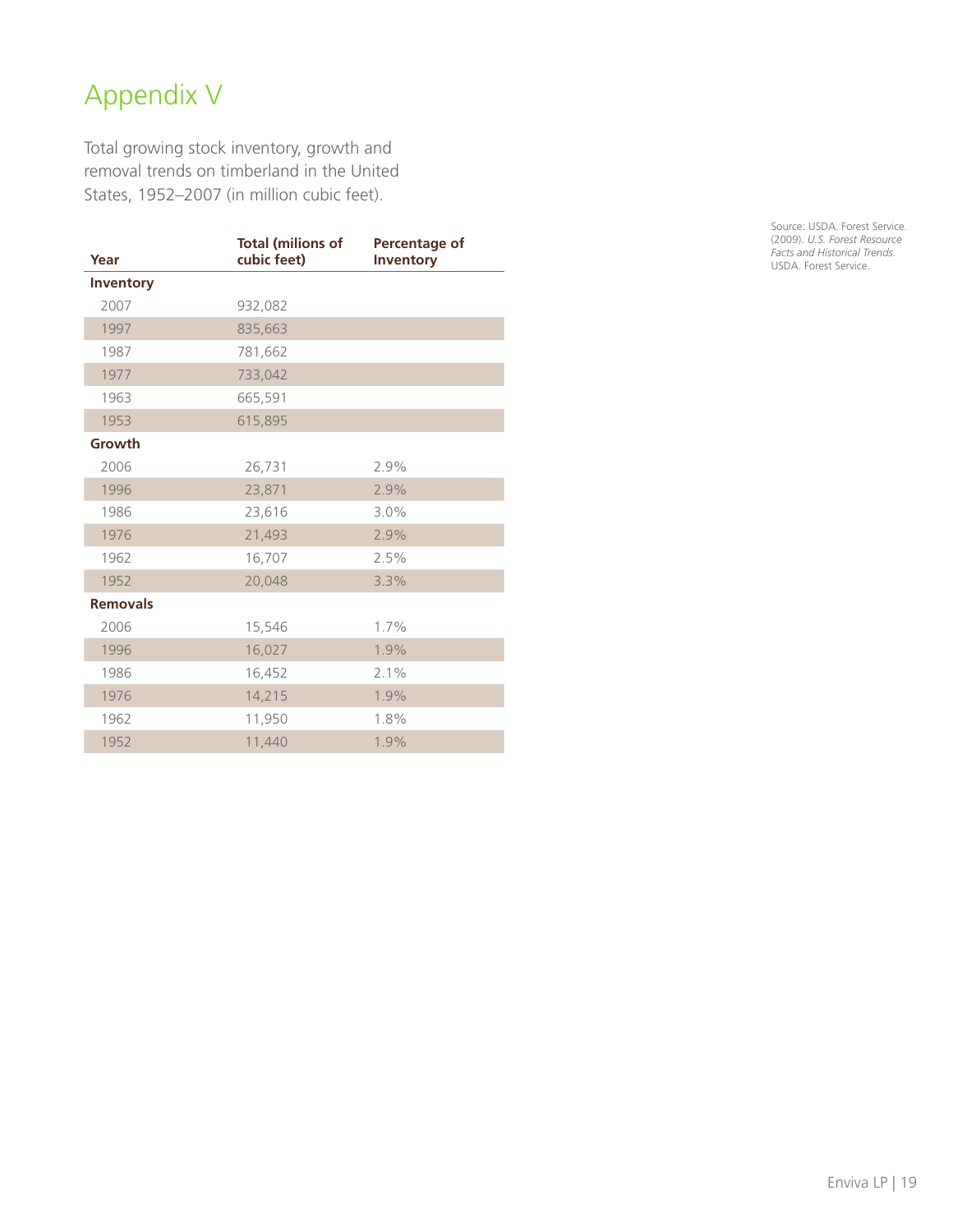### Works Cited

Bowyer, J., Bratkovich, S., Frank, M., Howe, J., Stai, S., & Fernholz, K. (2012). *Carbon 101: Understanding the Carbon Cycle and the Forest Carbon Debate.* Minneapolis MN: Dovetail Partners Inc.

Bowyer, J., Howe, J., Bratkovich, J., Fernholz, K., Stai, S., & Frank, M. (2012). *Forests of the United States, Understanding Trends and Challenges.* Minneapolis MN: Dovetail Partners Inc.

Brandeis, T., Hartsell, A., Bentley, J., & Brandeis, C. (2012). *Economic Dynamics of Forests and Forest Industries in the Southern United States.* Knoxville, TN: USDA. Forest Service.

Bratkovich, S., Bowyer, J., Bratkovich, J., Fernholz, K., Stai, S., & Frank, M. (2012). Forests of the United States, Understanding Trends and Challenges. *Dovetail Partners Inc.* , 5.

Elias, P. (2012). *Logging and the Law: How the U.S. Lacey Act Helps Reduce Illegal Logging in the Tropics.* Cambridge, MA: Union of Concerned Scientists.

Fulton, M., & Mellquist, N. (2011). *Comparing life cycle greenhouse gas emissions from natural gas and coal.* Frankfurt Germany: Deutsche Bank AG, Worldwatch Institute.

Lippke, B., O'Neil, E., Harrison, R., Skog, K., Gustavsson, L., & Sathre, R. (2011). Life cycle impacts of forest management and wood utilization on carbon mitigation: knowns and unknowns. *Carbon Management* , 303–333.

Malmsheimer, R. W., Bowyer, J. L., Fried, J. S., Gee, E., Izlar, R. L., Miner, R. A., et al. (2011). Managing Forests because Carbon Matters: Integrating Energy, Products and Land Management Policy. *Journal of Forestry* , 109 (7S): S7–S50.

Malmsheimer, R. W., Heffernan, P., Brink, S., Crandall, D., Deneke, F., Galik, C., et al. (2009). *Forest Management Solutions for Mitigating Climate Change in the United States.* Washington, DC: Society of American Foresters.

Mann, M., & Spath, P. (2003). *A Comparison of the Environmental Consequences of Power from Biomass, Coal, and Natural Gas.* Golden, CO: National Renewable Energy Laboratory.

Mann, M., & Spath, P. (2003). *The Environmental Benefits of Cofiring Biomass and Coal.* Golden, CO: National Renewable Energy Laboratory.

Nabuurs, G. J., & Masera, O. (2007). *Intergovernmental Panel on Climate Change, Chapter 9: Forestry.* Cambridge, UK: Intergovernmental Panel on Climate Change.

National Interagency Coordination Center. (2011). *Wildland Fire Summary and Statistics Annual Report.* National Interagency Coordination Center.

Reynolds, K., Hessburg, P., Miller, R., & Meurisse, R. (2011). *Evaluating Soil Risks Associated With Severe Wildfire and Ground-Based Logging.* USDA. Forest Service.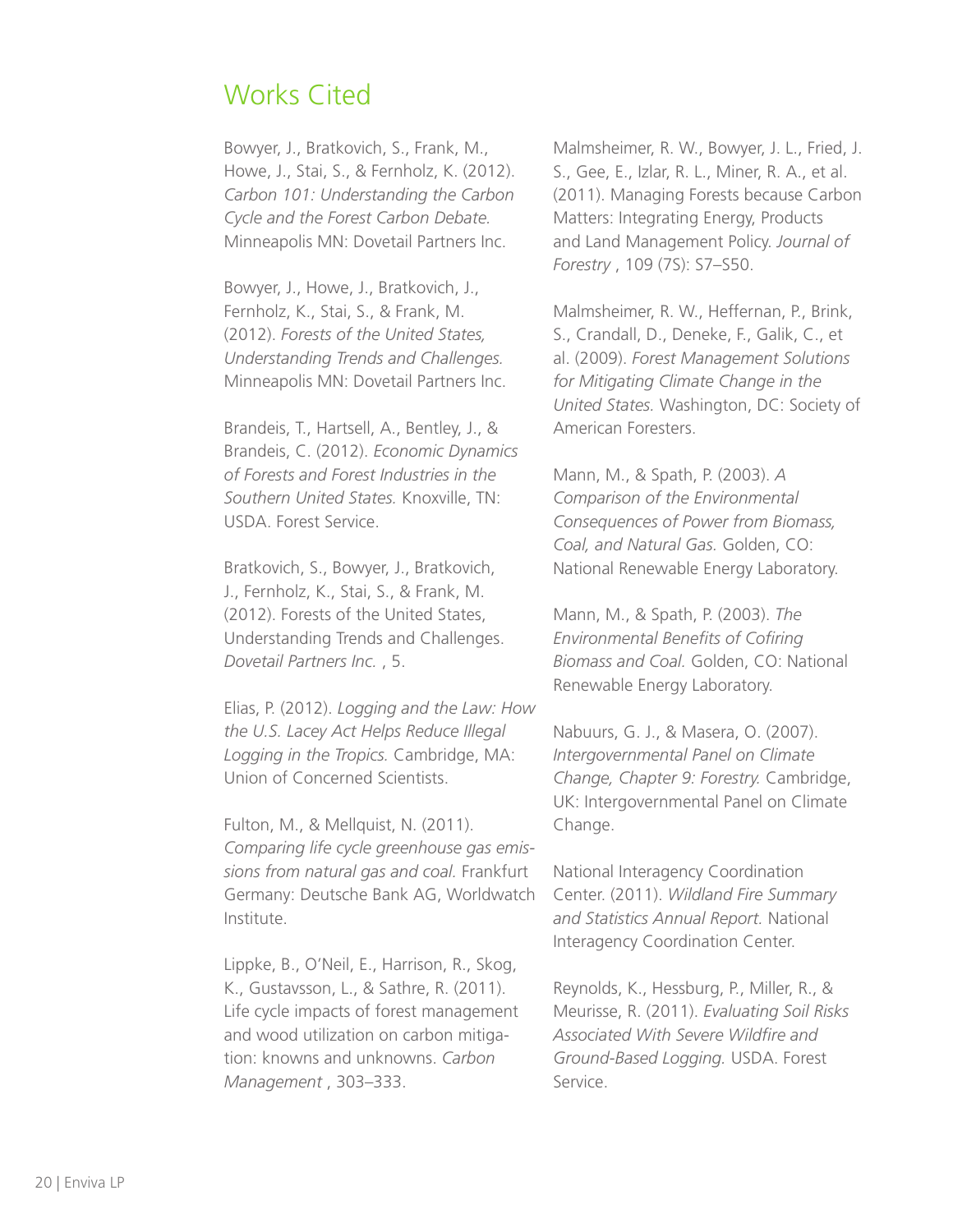RISI. (2012). United States forest sector still UK Environment Agency. (2009). reeling, future is uncertain. *International Wood Fiber Report , 18* (3), 6.

RISI. (2012). United States forest sector still reeling, future is uncertain. *International Woodfiber Report* , p. 6.

Smith, B., Miles, P., Perry, C., & Pugh, S. (2009). *Forest Resources of the United States, 2007.* Washington, DC: USDA. Forest Service.

Someshwar, A. V., Wnwin, J. P., Thacker, W., Eppstein, L., & Malmberg, B. (2011). Environmental Aspects of Wood Residue Combustion in Forest Products Industry Boilers. *Tappi Journal* , 27–29.

The Environmental Paper Network. (2011). *The State of the Paper Industry.* The Environmental Paper Network.

*Minimising greenhouse gas emissions from biomass energy generation.* Bristol, UK: UK Environment Agency.

UK Environment Agency. (2009). *Minimising greenhouse gas emissions from biomass energy generation.* Bristol, UK: UK Environment Agency.

U.S. Environmental Protection Agency. (2012). *Inventory of U.S. Greenhouse Gas Emissions and Sinks: 1990–2010.* Washington, DC: U.S. Environmental Protection Agency.

USDA. Forest Service. (2009). *U.S. Forest Resource Facts and Historical Trends.* USDA. Forest Service.